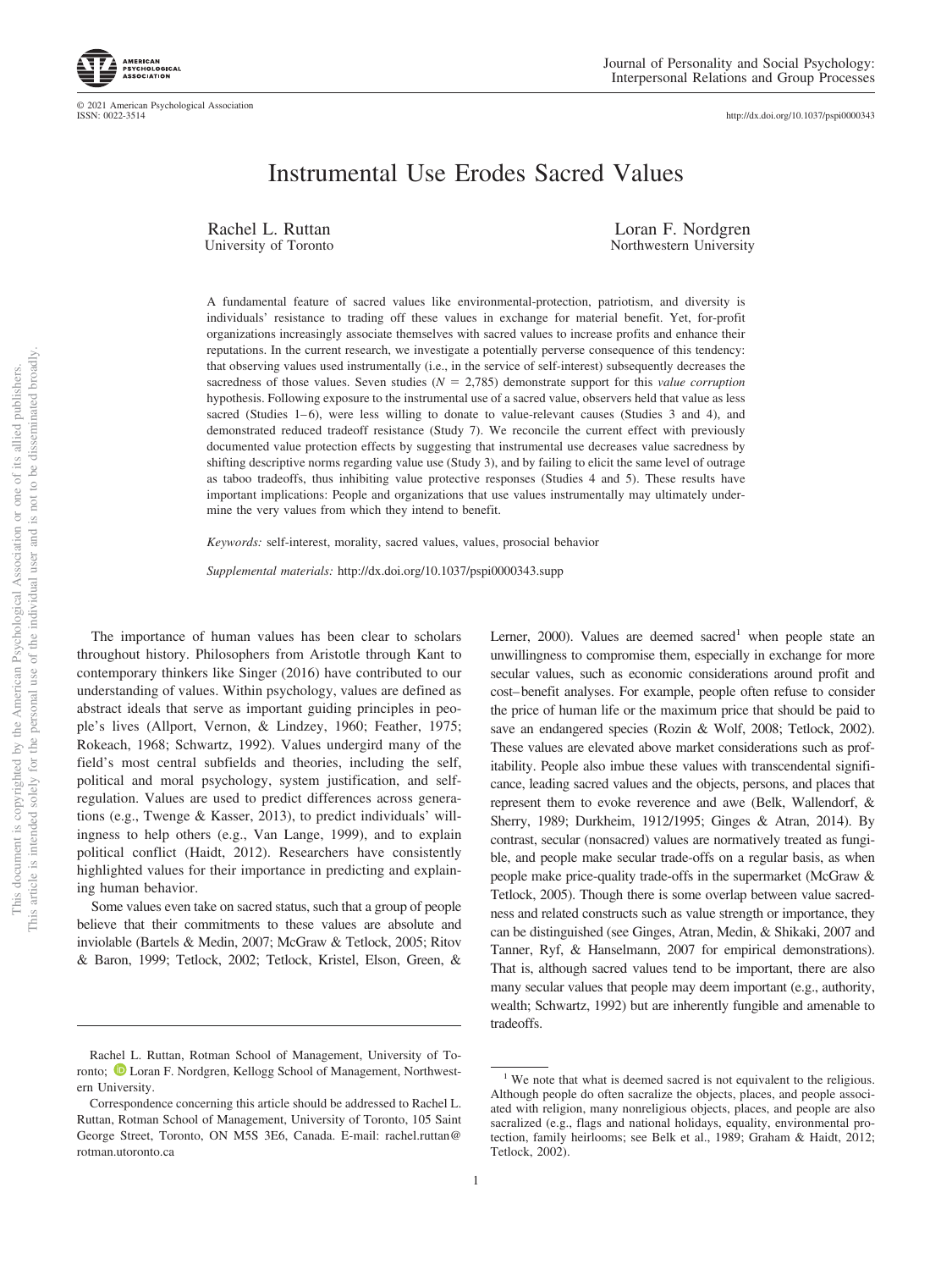Despite a key feature of value sacredness being an elevated importance above market considerations, people are routinely exposed to messages and behaviors that violate this key feature. The case of "paid patriotism" is a vivid illustration of this point. National Football League (NFL) games have long been full of patriotic displays, including camouflage jerseys, national flags, and military jets flying overhead. However, the term *paid patriotism* was coined to acknowledge that the association between the NFL and patriotism does not come for free: professional sports leagues across America were paid at least \$53 million by the U.S. Department of Defense to embed military-themed programs into the game-day experience (Williamson, 2018). These acts, done under the guise of the teams' voluntary expressions of patriotism, were performed to yield a substantial profit.

Acts like paid patriotism are not unusual. Sacred values like environmental-protection, diversity, and patriotism are frequently leveraged by organizations, marketers, and individuals to yield profits and favorable reputations. The many for-profit organizations embracing sacred values often claim it is a win-win approach—maximizing profit and facilitating the environment or equality. These practices promote the sacred values being leveraged (Kreps & Monin, 2011; Makov & Newman, 2016). We term these practices the *instrumental use of sacred values*, defined as situations in which a sacred value is used in the service of self-interest (e.g., for profit). Our primary aim is to examine how exposure to the instrumental use of sacred values affects how people perceive sacred values. In a departure from existing theorizing about sacred values (Baron & Spranca, 1997; McGraw, Schwartz, & Tetlock, 2012; Tetlock et al., 2000), we propose that, rather than protecting values, people exposed to the instrumental use of a sacred value will subsequently hold the value itself as less sacred and, in turn, demonstrate less behavioral commitment to that value. Our theory draws on two predictions supported by previous research. First, we suggest that the instrumental use of a sacred value acts as a descriptive norm, which shifts perceptions of the value. Because sacred values are believed to be elevated above market considerations, the instrumental use of sacred values signals that the values are not held as sacred. Second, we draw on the latitudes of acceptance and rejection literature (e.g., Eagly & Telaak, 1972; Peterson & Koulack, 1969) to suggest why instrumental use may lead values to be corrupted (become less sacred) rather than protected (become more sacred). We argue that because instrumental use promotes rather than threatens values, instances of instrumental use do not trigger protective reactions but instead reduce the perceived sacredness of values by shifting descriptive norms.

#### **Sacred Value Corruption**

Typically, a sacred value is thought to have intrinsic worth, meant to be pursued as an end unto itself, and elevated above market considerations (Bell, 1976; Durkheim, 1912/1995; Calabresi & Bobbitt, 1978; Zelizer, 2005). Observing sacred values used toward selfinterest may, however, change observers' understanding of the descriptive norms related to the value—the norms that describe what is typical for treatment of the value (Cialdini, Reno, & Kallgren, 1990; Cialdini & Trost, 1998). A large body of research has demonstrated that descriptive norms have a powerful influence on beliefs and behavior (see Miller & Prentice, 2016 for review). For example, merely observing an act of littering or cheating can increase these

behaviors in observers (Cialdini et al., 1990; Gino, Ayal, & Ariely, 2013).

Descriptive norms can even shape internalized beliefs, including values. For instance, research on intergroup conflict has found that changing perceived consensus about views of a group (e.g., African Americans) is enough to change private attitudes and values regarding treatment of that group (e.g., Crandall, Eshleman, & O'Brien, 2002; Monteith, Deneen, & Tooman, 1996; Stangor, Sechrist, & Jost, 2001). Likewise, Pryor and colleagues (2019) found that norms influenced moral decision-making (e.g., participants' willingness to report a crime) even when participants understood that those norms were arbitrary.

People use three main sources of information when forming their perceptions of norms—individual behavior, summary information about a group (i.e., perceived consensus), and institutional signals, including the behavior of large organizations (Paluck, 2009; Tankard & Paluck, 2015). Observing individuals or organizations using sacred values for self-interested reasons may therefore alter descriptive norms, by indicating that these values are not widely held as above market aims. In the current research, we therefore predicted that observing the instrumental use of sacred values would result in a decrease of the values' sacredness, reducing the degree to which people hold the values as sacred and decreasing their behavioral commitment to the values.

#### **Sacred Value Protection Versus Corruption**

At first glance, it may appear that our argument is at odds with existing research on sacred values. According to Tetlock's (2002, 2003) sacred-value-protection model, people strive to protect their values when those values are threatened. For example, people consider it taboo to put a price on saving an endangered species or to justify racial profiling on the basis of cost-benefit analyses. In one illustrative study, Tetlock et al. (2000) exposed participants to either a "taboo tradeoff," in which a hospital administrator must decide between saving the life of a young boy who needs an organ transplant or saving the hospital \$500,000 for other organizational purposes, or a "tragic tradeoff," in which the administrator must decide which of two boys to save. Participants exposed to the taboo tradeoff demonstrated more moral outrage and a greater desire to punish the administrator, than did those exposed to the tragic tradeoff. Exposure to taboo tradeoffs has also been found to feel morally contaminating, leading observers to want to behave in ways that reaffirm their values, such as donating time or money to causes relevant to the value. In Tetlock et al.'s study, for example, participants exposed to the taboo tradeoff reported being more likely to volunteer for a campaign that would increase organ donations (see also McGraw et al., 2012; McGraw & Tetlock, 2005). Taken together, this line of work suggests that people seek to protect sacred values under threat.

We argue that our central prediction is entirely compatible with these findings. Although people may react to the threat of explicitly trading off a sacred value by engaging in acts that reaffirm that value, we argue that the mere instrumental use of a sacred value may not represent a clear threat to the value, thus inhibiting value protective responses. This is because the scenarios used in existing research supporting the sacred-value-protection model tend to involve both instrumentality and the active harm of the value. For example, when the hospital administrator lets the child die to save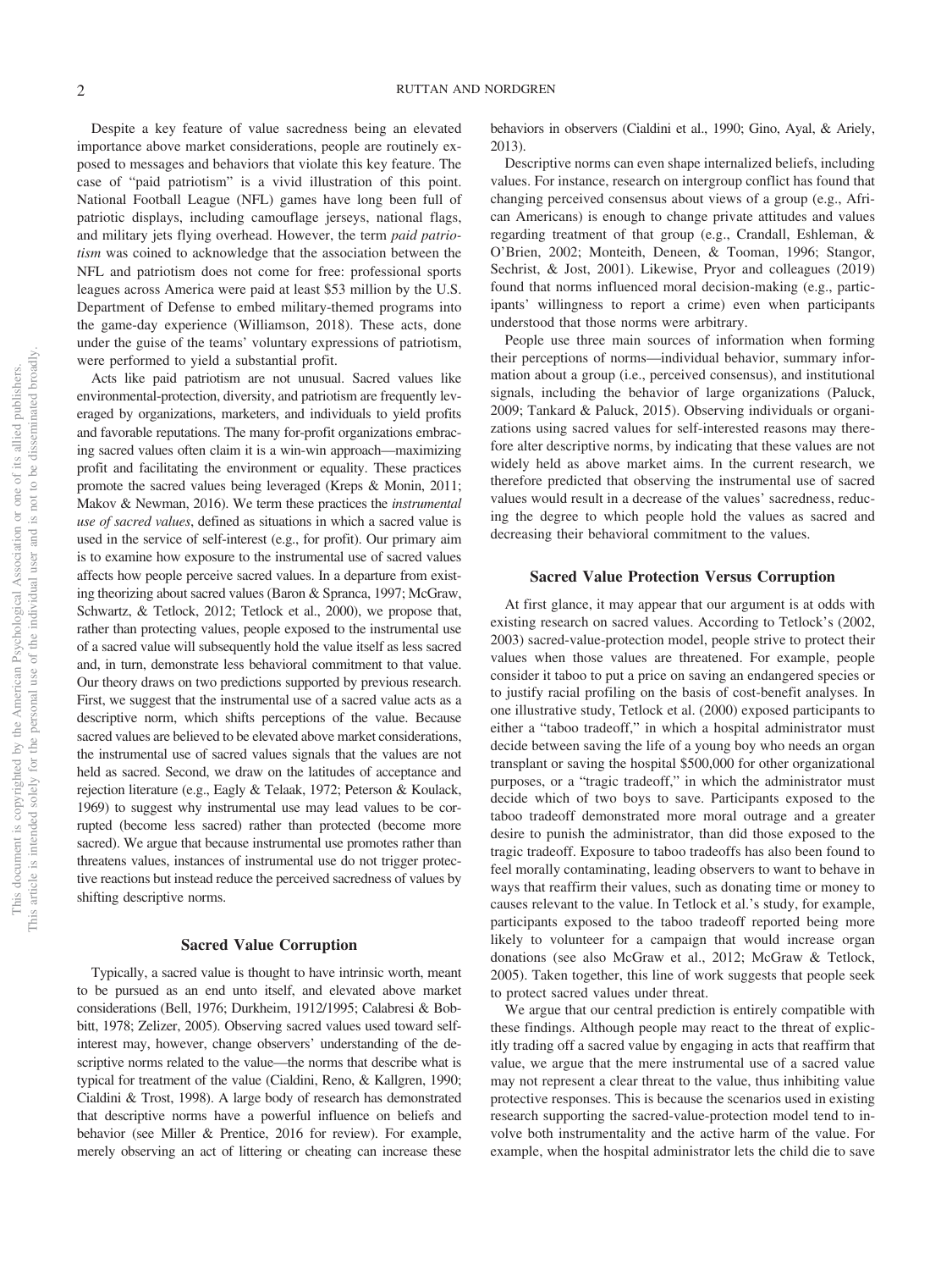the hospital \$500,000, there is a clear violation of the sanctity of human life in exchange for monetary benefit (Tetlock et al., 2000). Yet, many situations in which a sacred value is used for instrumental gain do not involve trading off or sacrificing the value. Returning to the hospital example, instrumental use might instead involve espousing the hospital's success in saving the lives of children—and the importance of doing so—to increase the profitability of the hospital. Instrumental use is therefore a qualitatively distinct phenomenon in which a sacred value is promoted rather than directly threatened.

Research on latitudes of acceptance and rejection suggests why instrumental use may not elicit value protective responses. Given a range of possible positions about a given subject, a latitude of acceptance comprises the range of positions that a person would accept, even if they deviate from their initial position. Persuasive messages that fall within the latitude of acceptance tend to trigger attitude change (Atkins, Deaux, & Bieri, 1967; Eagly & Telaak, 1972; Fazio, Zanna, & Cooper, 1977; Sherif, Sherif, & Nebergall, 1965). By contrast, a latitude of rejection comprises a range of positions that an individual would reject, and persuasive messages that fall within this range often trigger defensive change away from the message. Taboo tradeoffs are interpreted as clear moral violations that fall into perceivers' latitudes of rejection. Taboo tradeoffs do not shift perceivers' beliefs to interpret these situations as normatively appropriate, and instead elicit reactance, high levels of moral outrage, and a desire to protect the value. Tetlock et al. (2000) echoed this point by suggesting that strong value protective responses are most likely to emerge when the "observed normative violation is so egregious (as ours usually were) that it severely undercuts the moral order" (p. 869). Indeed, moral outrage is an important motivator of action designed to redress undesirable situations and enhance commitment to moral or sacred values (e.g., Lerner, 1980; Wakslak, Jost, Tyler, & Chen, 2007; Wisneski & Skitka, 2017).

By contrast, we suggest that instrumental use does not involve a clear violation of the value, and thus ironically creates greater change in perceived sacredness by falling into people's latitudes of acceptance. Whereas a company letting an oil spill continue in order to earn a profit is a clear violation of and threat to the value of environmentalism, a company's attempt to benefit from promoting environmentalism may not seem inherently wrong as it ostensibly supports the value by bringing attention to and promoting the issue. However, this practice might suggest to observers that environmentalism has entered the domain of markets and self-interest. We therefore also predicted that, compared with taboo tradeoffs, the instrumental use of sacred values will not induce strong moral outrage and value protective responses but will instead prompt the opposite response—the corruption of sacred values. Specifically, we predict that the instrumental use of sacred values will result in a decrease in perceptions of sacredness, as well as reduced behavioral commitment to the value.

#### **Overview of Studies**

In the current research, we present seven studies designed to test the value corruption hypothesis. Studies 1 and 2 experimentally tested whether the instrumental use of a sacred value decreases the sacredness of that value, using both fictional (Study 1) and real (Study 2) campaigns. Studies 3 and 4 aimed to document the behavioral implications of this effect by examining whether witnessing the instrumental use of sacred values reduces donation to value-relevant causes. Study 3 was designed to explore the underlying mechanism by testing whether stronger (vs. weaker) descriptive norms toward instrumental use exacerbate the effect. Next, our theory uniquely predicts that the value corruption effect should only occur when observers do not view the action as clearly threatening or undermining the value. Studies 4 and 5 tested this boundary condition. Finally, Studies 6 and 7 enhance ecological validity by examining the consequences of two real-world cases of instrumental use. Study 6 tested whether corporate sponsorship of a social movement connected to sacred values changed the perceived sacredness of the movement. Study 7 examined whether natural variation in awareness of paid patriotism shaped the perceived sacredness of patriotism among American participants.

Taken together, the current research contributes to our understanding of how instrumentality can shape values and how the meaning of values can change over time, shedding light on the potential consequences of the introduction of market norms into previously untouched spheres of life. Determining which values are held as sacred or not by a given group or culture is of great importance, given that perceived sacredness predicts willingness to act on those values (in the absence of external incentives), a stated unwillingness to compromise those values, and aggressive responses to conflict involving those values (see Atran, 2010 for review).

We have reported all measures and conditions for all studies in this article as well as any data exclusions. As the first set of studies to causally manipulate instrumental use and measure judgments of sacred values, we had no data available to conduct a priori power calculations; therefore, we aimed to have at least 50 participants per cell in each study, which power analyses revealed would be sufficient to detect a medium-sized effect  $(d = 0.5)$ . For studies conducted later, we took a more conservative approach and went beyond these recommendations, averaging 133 per cell across our experimental studies. For studies with similar designs, we did not allow participants who had taken a previous study to participate. For all studies, the sample size was determined in advance and data collection was terminated before analyzing the results. We note that, in an effort to aid in the transparency and replicability of this work we have made all study materials and all available data accessible online via Open Science Framework (OSF).<sup>2</sup> In addition, we preregistered our most recent studies (Study 1 replication, and Studies 2, 5, and 7). We conducted the other studies before preregistration was considered a best practice within science.

#### **Pretest**

We first conducted a pretest to ensure that the values we examined were viewed by participants (on aggregate) as being sacred. We note that, consistent with existing work, we use the labels of "sacred" and "secular" or "non-sacred" values throughout the paper for clarity, but nonetheless assume that the underlying construct of value sacredness is continuous. That is, within values categorically described as sacred (e.g., those values for which people would opt-out of a tradeoff) or not, values can still be more or less sacred (e.g., evoking greater or lesser reverence or devo-

<sup>&</sup>lt;sup>2</sup> Our OSF page is available via https://osf.io/mfpzx/?view\_only= 4df1d286d00443bd92431cb4d7cfbe00.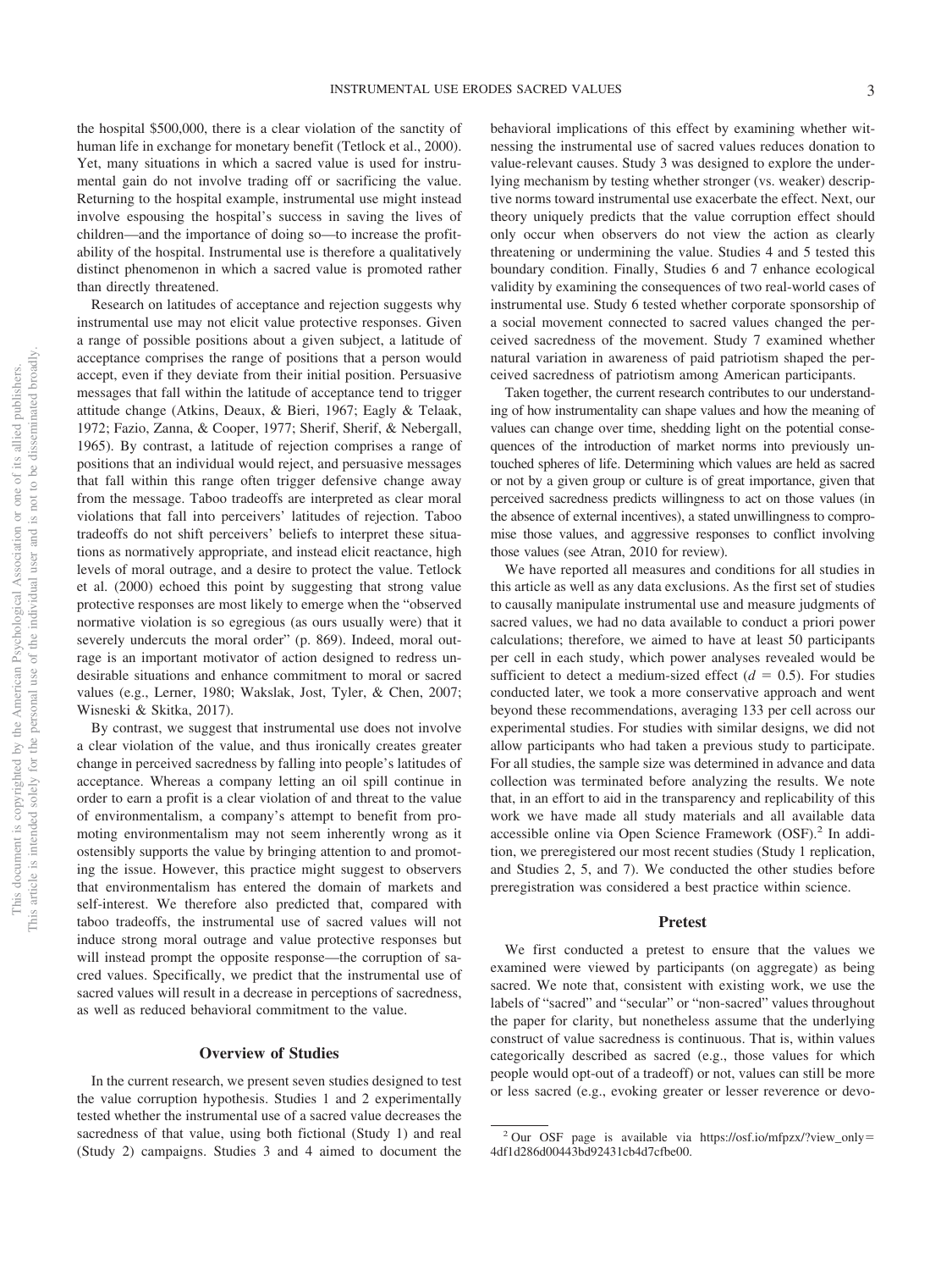tion). This point is evident in the case of tragic tradeoffs, in which two sacred values are pitted against each other, such as honor versus life (Tetlock, 2003; Tetlock, Mellers, & Scoblic, 2017). Though both values may be associated with a stated uncompromisability, ultimately one is prioritized in these tradeoffs, and the other is compromised.

Though we assume the underlying construct of sacredness is continuous, there are two broad approaches to measuring value sacredness in the literature. The first is categorical, in which participants select a response option that captures uncompromisability (often "This [behavior or practice] should never be allowed, no matter the benefits or costs") or choose to opt-out of a financial transaction involving the value (e.g., Baron & Spranca, 1997; Graham & Haidt, 2012; Scott, Inbar, & Rozin, 2016). The second approach is continuous, in which participants respond to Likert scale items capturing the conceptual features of sacred values (e.g., "I believe that [value] should not be compromised, no matter the benefits"; e.g., Hanselmann & Tanner, 2008). Consistent with Tetlock et al.'s (2000) theorizing, we made the a priori decision to treat values as sacred in this research if the relevant sample, on aggregate, categorized the value as sacred. We therefore used the categorical approach in the pretest.

For the pretest, 100 American participants were recruited on Amazon's Mechanical Turk. Six were removed for not completing the study, and the analyses were conducted on the remaining 94  $(M_{\text{age}} = 34.60, SD_{\text{age}} = 11.30; 36.2\%$  female). After an extensive review of the empirical papers in the sacred (and protected) values literature, we pretested a range of values treated as sacred (and secular) in prior research (Berns et al., 2012; Graham & Haidt, 2012; Hanselmann & Tanner, 2008; Ritov & Baron, 1999; Tetlock et al., 2000). To do so, we used a paradigm established by Berns and colleagues (2012) in which participants respond to monetary tradeoffs involving sacred values. Specifically, participants indicated their position (agree or disagree) on a value-relevant issue (e.g., "People of all races should be treated equally," "I am proud to be an American"). Participants were then asked how much money it would take to change their position on the issue. Critically, participants had the option to "opt-out" if they would never change their position for any amount of money. Consistent with existing research (Berns et al., 2012; Graham & Haidt, 2012), participants were considered to hold the value as sacred if they chose the opt-out option, and we considered a value sacred if the modal decision was to opt-out of the transaction. In total, participants completed 16 questions covering a wide range of values.

The results revealed substantial variance in the degree to which values were held as sacred. The values of environmentalism, patriotism, religion, equality, human health and well-being, and human life were held as sacred by participants, with the modal bid being to opt-out of the transaction. These values have also been found to be held as sacred in studies using the same bidding paradigm (Berns et al., 2012; Graham & Haidt, 2012), as well as studies inferring sacredness by examining people's resistance to taboo trade-offs (Baron & Spranca, 1997; Ritov & Baron, 1999; Tetlock et al., 2000). In order of descending bid prices, loyalty, conflict resolution, honesty, political orientation, maintaining rules, creativity/innovation, economic development, and taste and product preferences were not found to be held as sacred based on our empirical criteria, with median bid prices ranging from \$50,000 to \$500.

## **Study 1**

In Study 1, we provided an initial test of the value corruption effect. Specifically, we examined whether instrumental use of a sacred value (patriotism) would decrease the sacredness of the value as compared with a value-consistent use or a neutral control condition. The results of this initial test are available in our online supplemental materials (OSM) on OSF. Although the results of this first study were supportive of our predictions, to build confidence in our effect, we then conducted a preregistered replication study with a larger sample size (see http://aspredicted.org/blind .php?x-2233fw for our preregistration document) and present the results of this study below.

### **Method**

Participants. In this study, we aimed to collect 300 participants on MTurk. After excluding the participants who did not complete the dependent measure and the attention check, we conducted our analyses on the remaining 269 participants.<sup>3</sup> A power analysis (using  $G^*$ Power 3.1) indicated that this gave us at least 95% power to detect a medium effect (see SOM via OSF).

**Procedure.** Participants were randomly assigned to one of three conditions. In the instrumental use condition, participants read about an organization that used the American flag in a recent campaign because its analyses indicated that it would be a profitable approach. In other words, the organization used patriotism to serve its self-interest. In the value-consistent use condition, participants likewise read about an organization that used the American flag in a recent campaign, but the primary aim was to promote national pride. Thus, in both the instrumental use and valueconsistent use conditions, a national symbol was used though the use was driven by different motives. Participants in the control condition read neutral text describing the American flag and proceeded to the measures.

In all conditions, participants then completed neutral filler items (e.g., "I prefer practical jokes to verbal humor") to mask the hypotheses. Participants then completed the dependent measure, which was a measure of value sacredness adapted from Hanselmann and Tanner (2008). They then completed a manipulation check regarding the intent of the organization (in the instrumental use and value-consistent use conditions only) and provided their demographic information. Finally, participants completed open-ended questions examining awareness of the hypotheses ("What do you think the researchers are testing in this study?" and "Is there anything else you'd like to tell us?") and were debriefed. No participants indicated awareness of our specific research hypotheses.

#### **Measures.**

*Manipulation check.* Participants in the instrumental use and value-consistent use conditions indicated their agreement or disagreement with the statement "The organization launched the campaign to increase profits" on a scale from 1 (*strongly disagree*) to 7 (*strongly agree*).

<sup>&</sup>lt;sup>3</sup> We note that, unexpectedly, 17 participants in the value-consistent condition expressed suspicion about the organization's motives (e.g., saying that the organization allegedly wants to increase civic pride, but it is actually about profit). We run these analyses both with and without these participants included and find similar results.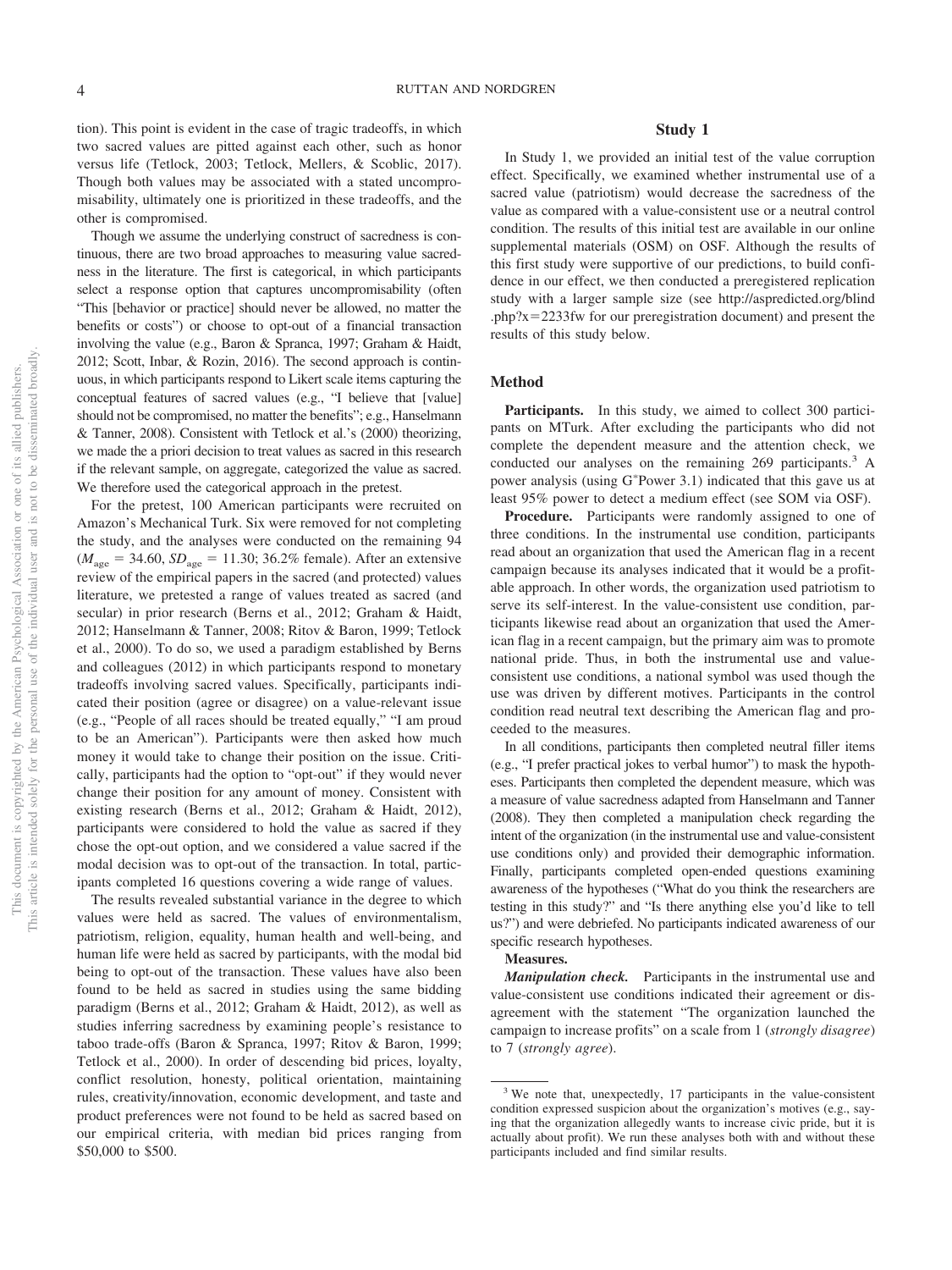*Sacredness.* For the key dependent measure, participants then completed a Sacredness Scale, adapted from Hanselmann and Tanner (2008). The items were designed to capture the conceptual feature of uncompromisability, wherein sacred values are operationalized in terms of their perceived non-negotiability, tradeoff resistance, and expressed absolute commitment. Participants indicated their level of agreement or disagreement on a scale from 1 (*strongly disagree*) to 7 (*strongly agree*) with five statements assessing how sacred national symbols were perceived to be (e.g., "I believe that the flag and other national symbols should never be sacrificed, no matter what the benefits; See Appendix for all items"). Conducting an exploratory factory analysis using principal axis factoring revealed that these items loaded onto one factor with an eigenvalue of 3.13 (factor loadings  $> 0.60$ , explaining 69.21% of the variance. The mean interitem correlation for the scale was 0.61, within the range recommended by Clark and Watson (1995), and the items demonstrated good internal consistency ( $\alpha = .89$ ). All items and factor loadings are available in the Appendix (Table A1). We averaged across items to create a single measure of value sacredness.

#### **Results and Discussion**

**Manipulation check.** Participants in the instrumental use condition were significantly more likely to report that the campaign was intended to yield a profit ( $M = 6.34$ ,  $SD = 1.02$ ) than were those in the value-consistent use condition  $(M = 4.00, SD =$ 1.40),  $t(165) = 12.46$ ,  $p < .001$ ,  $d = 1.92$ , indicating that our manipulation was successful.

Sacredness. A one-way analysis of variance (ANOVA) revealed a significant effect of condition on perceived sacredness,  $F(2, 266) = 4.99$ ,  $p = .007$ , partial- $\eta^2 = .036$ . As predicted, participants in the instrumental use condition reported holding patriotism significantly less sacred ( $M = 3.68$ ,  $SD = 1.54$ ) than did those in the value-consistent use condition ( $M = 4.29$ ,  $SD = 1.36$ ),  $t(165) = 2.64, p = .022, d = 0.41$ , and the control condition (*M* =  $4.29, SD = 1.53$ ,  $t(187) = 2.81, p = .015, d = 0.41$ . Participants in the value-consistent use and control conditions did not significantly differ,  $t(180) = .02$ ,  $p = 1.00$ ,  $d = 0.003$ . Analyses at the item level (for all studies) are available in the SOM (p. 35).

We also conducted exploratory analyses examining potential interactions between condition (where  $1 =$  instrumental use and  $0 =$  value-consistent use/control) and political orientation. The results revealed a significant main effect of condition,  $b = -1.16$ ,  $p = 0.013$ , and of political orientation,  $b = 0.56$ ,  $p < 0.01$ , such that more conservative participants held patriotism as more sacred, and no significant interaction,  $b = .23$ ,  $p = .163$ . This result is consistent with the remaining studies, and therefore is not discussed further (though supplemental analyses examining moderation by political orientation are available in the SOM).

The results of Study 1 revealed that viewing the instrumental use of a sacred value led participants to subsequently hold that value as less sacred compared with viewing the value used in a value-consistent manner or simply reading about neutral information.

#### **Study 2**

Study 2 had several aims. First, in Study 1, the organization's instrumental versus value-consistent motives were made explicit to participants. This approach facilitated internal validity and was consistent with prior manipulations of self-interest motives (e.g., Lin-Healy & Small, 2013; Newman & Cain, 2014). However, in Study 2 we sought to test whether the effect found in Study 1 would generalize to situations in which instrumentality is inferred rather than communicated to participants. Second, Study 2 was designed to enhance external validity by using real campaigns. Specifically, we used real Earth Day messages sent by organizations. Earth Day is an annual event celebrated on April 22nd to demonstrate support for environmental protection. Earth Day began as a grassroots attempt to raise awareness, yet for-profit organizations have become increasingly involved in Earth Day campaigns (Verhovek, 2000). To test the value corruption prediction, participants viewed real Earth Day campaigns that were pretested to vary in whether perceivers viewed these messages as more instrumental versus more value-consistent (or no campaign in the baseline control condition), and then completed the sacredness measure, a manipulation check, and demographic measures.

#### **Method**

Participants. We recruited 600 American participants through Amazon's Mechanical Turk. We preregistered the study design and analysis plan (https://aspredicted.org/blind.php?x-gj3i74). As per our preregistered criteria, we excluded participants who appeared to be "bot-based/farmer" responders as indicated by unusual or nonsensical responses to the open-ended question (e.g., just replying "good," or "nice" as suggested by Chmielewski and Kucker, 2019), leaving us with a total of 543 eligible participants ( $M_{\text{age}} = 37.00$ ,  $SD_{\text{age}} = 10.70$ ;  $45\%$  female). A power analysis (using  $G^*$ Power 3.1) indicated that this gave us at least 99% power to detect a medium effect.

**Procedure.** Participants were invited to participate in a study ostensibly designed to assess their beliefs and attitudes. Participants were randomly assigned to one of three conditions: instrumental use versus value-consistent use versus baseline control. In the instrumental and value-consistent use conditions, participants were first asked to evaluate Earth Day campaigns. Participants in the instrumental use condition viewed a real campaign pretested<sup>4</sup> to be high on perceived instrumentality (a "Happy Earth Day" tweet from John Deere), while participants in the value-consistent use condition viewed a campaign pretested to be low on perceived instrumentality (a tweet from Conservation International also reading "Happy Earth Day"; see SOM). Control participants did not view a campaign.

After viewing the campaign, participants completed filler items about the aesthetics of the campaign (e.g., "The image was engaging"). Participants then completed a modified version of the Sa-

<sup>4</sup> To identify real Earth Day campaigns associated with instrumentality, we scrapped all tweets from verified accounts the prior year containing #EarthDay. Two research assistants then ensured that the dataset contained only tweets coming from organizations (both for-profit and not-for-profit). A subsample of remaining tweets were presented to 294 participants who rated a series of Earth Day campaigns (tweets) on the extent to which they were associated an intention to "primarily increase profits" on a 7-point scale. The campaign selected as instrumental was associated with significantly higher intentions to pursue profits  $(M = 5.22, SD = 0.83)$  than was the campaign selected as the value-consistent campaign  $(M = 2.89, SD =$ 1.45), paired  $t = 4.22$ ,  $p = .003$ . These campaigns did not significantly differ in terms of engagement, ease of reading, and aesthetic appeal, *p*s .289.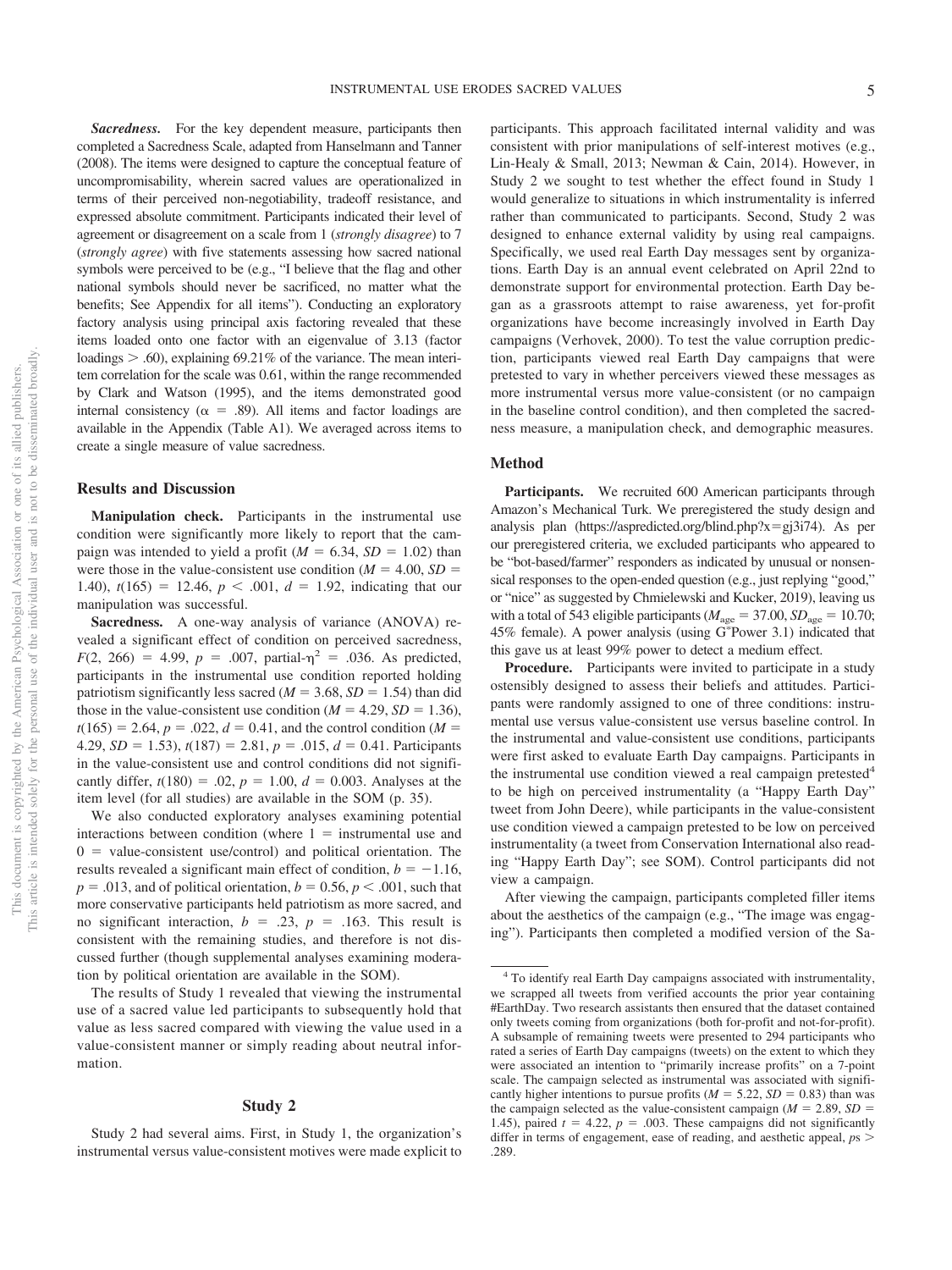credness Scale and the manipulation check. Participants also provided their demographic information, Earth Day participation ("How involved have you been in Earth Day activities?"), and political orientation on a scale from 1 (*extremely liberal*) to 5 (*extremely conservative*).

#### **Measures.**

*Manipulation check.* Participants indicated their agreement or disagreement with the statement "The organization sent this message because they thought it would be profitable to do so" on a scale from 1 (*strongly disagree*) to 7 (*strongly agree*).

*Sacredness.* Participants completed a modified version of the Sacredness Scale used in Study 1. Specifically, we eliminated two items from the scale used in Study 1 and added six total items to better capture both uncompromisability and purity perceptions. First, we removed one item that may be less aligned with the conceptual features of sacred values (i.e., "I feel committed to . . .") and one that involved a word that was not as accessible to all participants (i.e., inviolable), as indicated by open-ended responses from some participants in previous studies. In addition, we adapted two items from Hanselmann and Tanner (2008), which were designed to further tap the uncompromisability feature of sacred values, one item to capture reverence of sacred values (Murray-Swank, Pargament, & Mahoney, 2005), and three items adapted from Chakroff, Dungan, and Young (2013) to capture perceptions of purity: "pure," "tainted" (reverse-coded), and "clean." These last three items draw on models of moral psychology which suggest that purity is an inherent element of sacred entities, and the derogation of sacred entities is associated with contamination or impurity (Graham & Haidt, 2012; Shweder, Much, Mahapatra, & Park, 1997).

Considering the potential for multiple factors to emerge, we conducted an exploratory factor analysis on this nine-item scale with direct oblimin rotation, $5$  which revealed a two-factor solution. The eigenvalues for the first factor was  $4.35$  (factor loadings  $>$ .70), and 1.31 for the second (factor loadings  $>$  .67). All items and factor loadings are available in the Appendix. Five items loaded onto the first factor (henceforth the uncompomisability factor) and the three purity items loaded onto a second (purity) factor. Given this factor structure results and the concern that the purity items (e.g., "tainted") may capture participants' perceptions that a violation has occurred rather than a change in the sacredness of the value,<sup>6</sup> we have moved the results of the purity subscale to our SOM (pp. 33–34). Further discussion of this decision and the results of a confirmatory factor analysis supporting this two-factor solution are also available (SOM, pp. 6–7). The remaining six items demonstrated good internal consistency ( $\alpha = .84$ ) and were averaged to form our measure of sacredness.

## **Results and Discussion**

**Manipulation check.** Examining the manipulation check, participants in the instrumental use condition thought that the campaign was motivated by profit ( $M = 5.17$ ,  $SD = 1.61$ ) significantly more so than did participants in the value-consistent use condition ( $M = 3.97$ ,  $SD = 1.80$ ),  $t(350) = 6.63$ ,  $p < .001$ ,  $d =$ 0.71, thus supporting the validity of our manipulation.

**Sacredness.** Examining the dependent measure, an ANOVA revealed a significant effect of condition on sacredness, *F*(2, 540) = 7.52,  $p = .001$ ,  $\eta^2 = .027$ . Participants in the instrumental use condition rated environmentalism as significantly less sacred  $(M = 4.40, SD = 1.30)$  than did those in the value-consistent use  $(M = 4.83, SD = 1.12), t(350) = 3.37, p = .002, d = 0.36, and$ baseline control conditions ( $M = 4.83$ ,  $SD = 1.20$ ),  $t(366) = 3.38$ ,  $p = 0.002$ ,  $d = 0.35$ . The value-consistent and baseline control conditions did not significantly differ from each other  $(p = .998)$ .

Consistent with Study 1, Study 2 found support for the value corruption hypothesis: Participants who observed a real Earth Day campaign pretested to score high on instrumentality subsequently viewed environmentalism as less sacred compared with participants who viewed an Earth Day message rated low on instrumentality or participants who observed no message.

#### **Study 3**

In Study 3, we examined the role of descriptive norms supporting instrumental use in shaping the value corruption effect. To do so, we manipulated the prevalence of instrumental (vs. valueconsistent) use, as perceptions of the prevalence of a given behavior is commonly referred to as the descriptive norm governing a behavior (Cialdini, Kallgren, & Reno, 1991; Schultz, Nolan, Cialdini, Goldstein, & Griskevicius, 2007). To the extent that instrumental use is affecting perceptions of value sacredness by shaping descriptive norms for the appropriate use of these values, stronger descriptive norms (i.e., a higher prevalence of instrumental use) should exacerbate the effect.

Second, we assessed an important behavioral outcome: participants' willingness to donate to value-relevant (vs. nonrelevant relevant) charities (Stikvoort, Lindahl, & Daw, 2016; Tetlock et al., 2000). If the corruption effect is specific to the value used instrumentally, participants' general willingness to support valuesdriven causes will not be affected; rather, participants will be less willing to donate to causes relevant to the corrupted value.

## **Method**

Participants. We recruited 400 participants via Turk Prime. An additional four participants started the study but did not complete it. After removing participants who did not respond to the prompt, participants were 394 American adults ( $M_{\text{age}} = 37.47$ ) years; 52% female).

A power analysis using Superpower (Lakens & Caldwell, 2019) revealed that we had 85% power to detect a medium-sized twoway interaction.

**Procedure.** Participants were randomly assigned to one of four conditions in a 2 (motive: instrumental vs. value-consistent)  $\times$  2 (prevalence: high vs. low) between-subjects design. Participants read about a meeting at which a CEO and board of directors discussed whether to launch a "green" campaign. During the meeting, a board member summarized a report assessing the primary motives behind other organizations' decisions to launch proenvironmental campaigns. The potential response options

<sup>&</sup>lt;sup>5</sup> Given that uncompromisability and purity might capture unique (but related) facets of sacredness, we would expect that they might correlate, even if they emerged as multiple factors. We therefore used direct oblimin rotation to account for possible intercorrelations, but we note that we find similar results if promax or varimax rotations are used.

<sup>&</sup>lt;sup>6</sup> We thank an anonymous reviewer for pointing out this issue.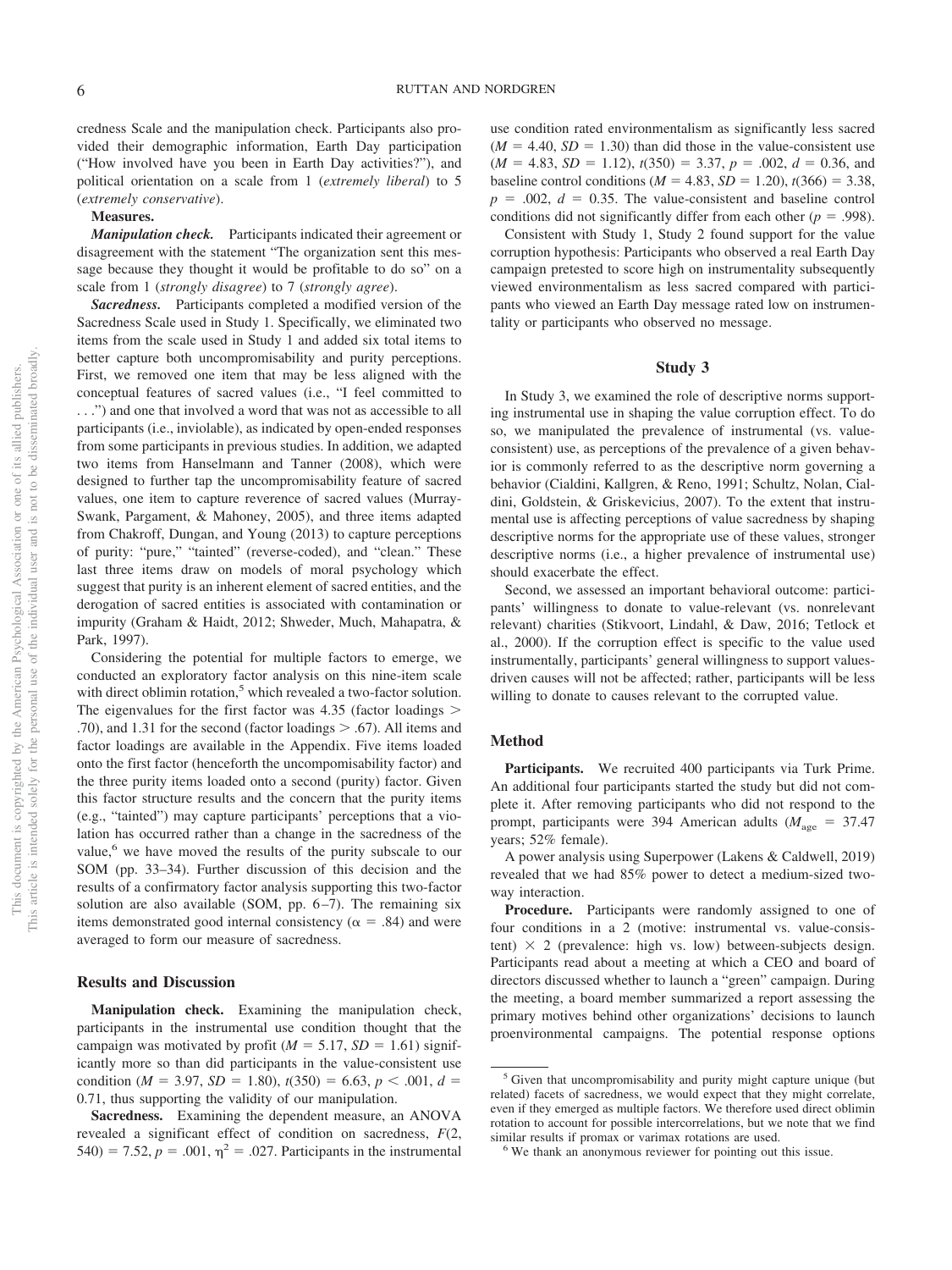ranged from highly value-consistent to highly instrumental: sustainability (it is critically important to support the environment), reduces waste (sustainability programs cut down on waste in the organization), improved workforce (sustainable workplaces are better for employees), public relations (these campaigns will attract like-minded employees), and profit (it helps the bottom line).

For the motive manipulation, participants were presented with information that either focused on how many organizations selected either the highly instrumental (profit) or the highly valueconsistent option (sustainability) as their primary motivation for launching proenvironmental campaigns (see SOM, p. 8). For the prevalence manipulation, either 90% (high prevalence) or 10% (low prevalence) selected the focal option. That is, in the instrumental use, high prevalence condition, participants viewed a pie chart demonstrating that 90% of similar organizations had selected profit as their primary reason for launching the eco-friendly campaign. In the instrumental use, low prevalence condition, 10% of similar organizations indicated that they selected profit as their primary reason. In the value-consistent use, high prevalence condition, 90% of similar organizations indicated that they selected sustainability as their primary reason for launching the ecofriendly campaign. In the value-consistent use, low prevalence condition, 10% of similar organizations indicated that they selected sustainability as their primary reason. We note that because the organizations could have selected among a range of motivations (e.g., improved workforce, public relations) rather than just selecting between profit and sustainability, the instrumental and value-consistent use conditions were not identical.

For the dependent measures, participants completed the Sacredness Scale as in Study 2. Participants then completed the manipulation checks and demographic measures. To assess donation behavior, participants were told that they had been provided with an additional \$0.25, which they could either keep or donate part or all of to a charity. Participants then indicated their desired donation amount (from \$0 to \$0.25), and were provided with a choice of three charities that captured different sacred values: Wildlife Conservation International (environmental protection), Get Fit Foundation (human health/well-being), and Teaching Tolerance (diversity; see SOM, p. 14). As a manipulation check, participants selected whether the proenvironmental campaigns were launched primarily because of profit (instrumental use), sustainability (value-consistent use), or another motive.

#### **Results and Discussion**

**Manipulation check.** Collapsing across prevalence condition, significantly more participants in the instrumental use condition (92%) reported that the environmental campaign was used to increase profit compared with the value-consistent use condition  $(4\%)$ ,  $\chi^2 = 276.85$ ,  $p < .001$ . Thus, the validity of our manipulation was supported.

use rated environmentalism as significantly less sacred  $(M = 3.95,$  $SD = 1.24$ ) than did those in the value-consistent use condition ( $M =$ 4.70,  $SD = 0.96$ ,  $t(201) = -4.81$ ,  $p < .001$ ,  $d = 0.68$ . In the low prevalence condition, participants who read about instrumental use rated environmentalism as marginally less sacred  $(M = 4.40, SD =$ 1.10) than did those in the value-consistent use condition ( $M = 4.68$ ,  $SD = 1.10$ ,  $t(189) = -1.76$ ,  $p = .081$ ,  $d = 0.25$ .

**Donations.** Because the data were right skewed and contained many zeroes, we analyzed whether condition predicted whether or not participants donated to the environmental cause as a dichotomous variable (where  $1 =$  donation made to the environmental cause;  $0 =$  no donations, or donation made to the other two causes).<sup>7</sup> In exploring whether or not participants donated to the environmental cause, there was no main effect of motive condition,  $b = 0.18$ ,  $\chi^2(1, N = 394) = 0.31$ ,  $p = .579$ , no effect of prevalence condition,  $b = 0.18$ ,  $\chi^2(1, N = 394) = 0.31$ ,  $p = .579$ , and a marginal interaction between motive and prevalence conditions,  $b = -0.84$ ,  $\chi^2(1, N = 394) = 3.37$ ,  $p = .066$  (see Figure 2). Within the high prevalence condition, whereas only 20.19% of participants donated to the environmental cause in the instrumental use condition, 31.63% of participants in the value-consistent use condition donated,  $\chi^2(1, N = 202) = 3.46$ ,  $p = .063$ . Within the low prevalence condition, motive condition did not predict whether or not participants donated to the environmental cause,  $\chi^2(1, N = 191) = 0.31, p = .579$ , with 31.63% and 27.96% donating in the instrumental and value-consistent use conditions, respectively. The results are similar when using the continuous donation measure as the dependent variable (as described in Footnote 7).

We also examined whether condition affected general donating behavior (where  $1 =$  donations made to the two nonfocal charities and  $0 =$  no donations, or donation made to the focal charity). We observed no effects of the experimental conditions on general donating behavior,  $b_{value\text{-use}} = 0.17$ ,  $p = .727$ ;  $b_{\text{prevalence}} = 0.60$ ,  $p = .178$ ;  $b_{\text{interaction}} = 0.03$ ,  $p = .956$ .

Taken together, the results of Study 3 generally support the role of descriptive norms in shaping the relationship between instrumental use and the reduced sacredness of values. The effect of instrumental use on reduced value sacredness and willingness to donate was exacerbated when more organizations were using the sacred value primarily to increase profit, that is, when there was a stronger descriptive norm toward instrumental use. Although the effects of instrumental use was only significant in the high prevalence condition, the interaction between prevalence and motive conditions was nonsignificant for donations, and thus we suggest exercising caution in interpreting this finding. Future research replicating this study would be fruitful. Finally, the fact that

Sacredness. A two-way ANOVA revealed a significant main effect of motive condition,  $F(1, 390) = 21.37$ ,  $p < .001$ ,  $\eta^2 = .052$ , a marginal effect of prevalence condition,  $F(1, 390) = 3.62$ ,  $p = .058$ ,  $\eta^2$  = .009, and an interaction between motive (instrumental use vs. value-consistent use) and prevalence (high vs. low) conditions in predicting the perceived sacredness of environmentalism,  $F(1, 390) =$ 4.51,  $p = .034$ ,  $\eta^2 = .011$ , (see Figure 1). Parsing this apart, in the high prevalence condition, participants who read about instrumental

 $7$  We also ran an additional analysis to also examine the donation results as a continuous variable without transformations. A two-way ANOVA revealed a marginal interaction between motive (instrumental use vs. value-consistent use) and prevalence (high vs. low) conditions in predicting donations to the environmental cause,  $F(1, 389) = 2.92$ ,  $p = .088$ ,  $\eta^2 =$ .007, no effect of motive condition,  $F(1, 389) = 2.08$ ,  $p = 150$ ,  $\eta^2 = .005$ , and no effect of prevalence condition,  $F(1, 389) = 0.04$ ,  $p = .849$ ,  $\eta^2 =$ .000. In the high prevalence condition, participants who read about instrumental use donated less to the environmental cause  $(M = $0.04, SD =$ 0.08) than did those in the value-consistent use condition  $(M = $0.07,$  $SD = 0.10$ ,  $t(200) = -2.26$ ,  $p = .025$ ,  $d = 0.28$ . No significant differences emerged in the low prevalence condition,  $p = .853$ .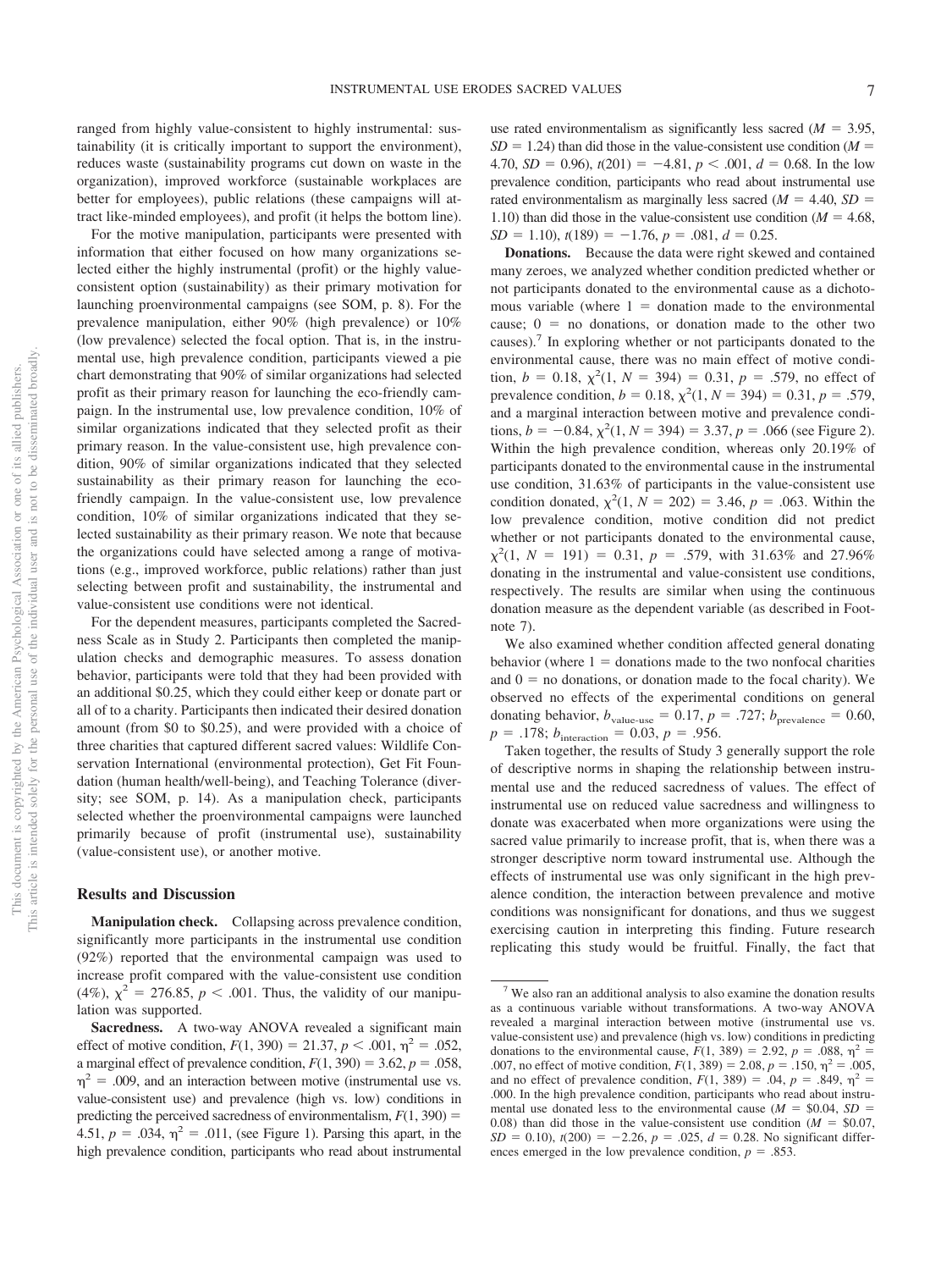**Instrumental Use** 



*Figure 1.* The perceived sacredness of environmentalism by condition in Study 3 ( $\pm$  *SE*; *N* = 394).

exposure to instrumental use did not affect willingness to donate to causes other than environmentalism suggests that instrumental use does not inhibit willingness to act on prosocial values in general, but more specifically, affects the sacred value tied to instrumental use.

#### **Study 4**

## **Method**

The main goal of Study 4 was to reconcile the current effect with prior research on taboo tradeoffs and value protection effects (e.g., Ginges et al., 2007; Tetlock et al., 2000). At first glance, our results may appear inconsistent with previously documented value protection effects. For example, Tetlock and colleagues (2000) found that people react to taboo tradeoffs with moral outrage and an increased commitment to the values—responses which serve to protect sacred values under threat. We have proposed that the current research captures a distinct phenomenon. Taboo tradeoffs actively threaten the value and therefore produce a value protective response. By contrast, instrumental use involves promoting rather than threatening the value, which we predict will not trigger value protective responses. Although instrumental use promotes the value, these practices nonetheless implicitly communicate to observers that the value is not held as sacred because the value is being used to facilitate profitability. Thus, we argue that instrumental use will ultimately have the opposite effect. Rather than triggering a value protective response, it will reduce the sacredness of the value. We test this prediction by randomly assigning participants to observe either an instrumental use, a value-consistent use, or a classic taboo tradeoff in a between-subjects design. Following the manipulation, participants indicated their feelings of moral outrage, perceived value sacredness, and their willingness to donate as in Study 3.

**Participants.** One hundred and fifty participants were recruited on Amazon's Mechanical Turk. An additional 12 participants enrolled. Eleven participants were then removed for spending less than 5s reading the vignette, leaving a total of 151 participants ( $M_{\text{age}} = 32.30$ ,  $SD_{\text{age}} = 9.62$ ; 45% female). A power analysis ( $G^*$ Power 3.1) revealed that we had 79% power to detect a medium-sized effect.

**Procedure.** Participants first read initial instructions indicating that they were participating in a study assessing their evaluations and recall of various communications. All participants then read a transcript between a CEO and a board of directors. In the instrumental-use condition participants read the following scenario:

The CEO of a company spoke to the company's board of directors and said, "We are thinking of starting a new prodiversity campaign."

The chairman of the board replied, "Good, diversity sells. Let's make as much profit off of this as we can."

In the value-consistent use condition, participants read a similar dialogue, but the chairman of the board instead replied, "Good, diversity matters. Let's increase our commitment to diversity as much as we can."

In the taboo tradeoff condition, we adapted a scenario from Hanselmann and Tanner (2008) to also pertain to a dialogue between a CEO and board of directors,

The CEO of a company spoke to the company's board of directors and said, "We have to decide whether to take action to reduce ongoing discrimination toward female and minority employees at the company OR use the money for other organizational purposes, such as increased marketing and research and development." They decide to not work to reduce discrimination at the company, and decide to instead keep the money for other organizational purposes.

Participants then completed the Sacredness Scale as in Studies 2 and 3, and a measure of moral outrage from Tetlock et al. (2000), which asked participants to indicate how disgusted, upset, saddened, outraged, angry, and offended they felt on a scale from 1 (*not at all*) to 7 (*very much so*;  $\alpha = .97$ ). Participants then completed the manipulation check (i.e., "What was the primary motive behind the leader's decision?"), and the demographic measures used in the previous studies.

Similar to Study 3, participants were told that they had been provided with an additional \$0.25, which they could either keep or



*Figure 2.* The percentage of participants donating to the environmental cause by condition in Study 2.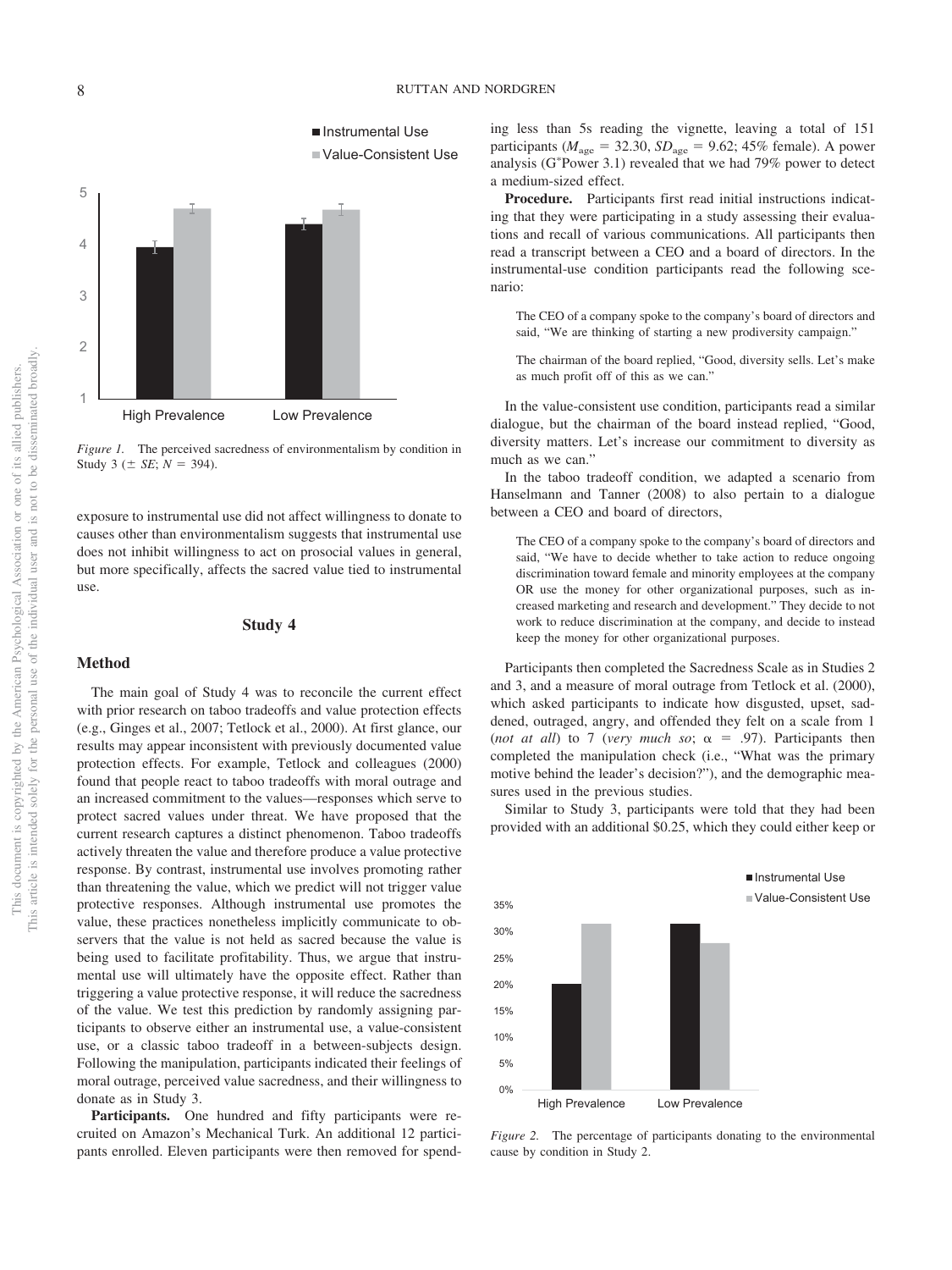donate in part or all to a charity. Participants then indicated their desired donation amount (from \$0 to \$0.25) and were provided with three charities that they could select from, which captured different sacred values: The Sierra Club (environmental protection), Get Fit Foundation (health/well-being), and Teaching Tolerance (diversity).

#### **Results and Discussion**

**Outrage.** There was a main effect of condition on outrage,  $F(2, 149) = 38.06, p < .001$ , partial- $\eta^2 = .338$ . Critically, participants in the taboo tradeoff condition experienced significantly more outrage  $(M = 4.22, SD = 1.65)$  than did participants in the instrumental use condition ( $M = 2.86$ ,  $SD = 1.83$ ),  $t(99) = 4.37$ ,  $p$  < .001,  $d$  = 0.87, or the value-consistent use condition ( $M$  = 1.44,  $SD = 1.09$ ),  $t(94) = 8.71$ ,  $p < .001$ ,  $d = 1.78$ . Participants in the instrumental use condition experienced significantly more outrage than did participants in the value-consistent use condition,  $t(105) = 4.68, p < .001, d = 0.90.$ 

Sacredness. There was also a main effect of condition on sacredness judgments,  $F(2, 149) = 10.98$ ,  $p < .001$ , partial- $\eta^2 =$ .128. Participants in the instrumental use condition held diversity as significantly less sacred  $(M = 3.54, SD = 0.94)$  than did participants in the value-consistent use condition  $(M = 4.07, SD =$ 1.05),  $t(105) = -2.69$ ,  $p = .008$ ,  $d = 0.62$ , or the taboo tradeoff condition ( $M = 4.48$ ,  $SD = 1.04$ ),  $t(99) = -4.64$ ,  $p < .001$ ,  $d =$ 1.05. Participants in the taboo tradeoff condition held diversity as more sacred than did participants in the value-consistent use condition,  $t(94) = 2.00$ ,  $p = .048$ ,  $d = 0.40$ .

**Donation behavior.** Because the donation data were again right-skewed and contained many zeroes, we again conducted a binary logistic regression in which we regressed donation  $(0 = did)$ not donate or donated to the other two causes,  $1 =$  donated to the diversity cause) onto two dummy coded variables  $(1 =$  instrumental use,  $0 =$  value-consistent,  $0 =$  taboo tradeoff and  $0 =$  instrumental use,  $0 =$  value-consistent,  $1 =$  taboo tradeoff).<sup>8</sup> The results revealed the predicted effect of instrumental use condition,  $b = -0.20, \ \chi^2(1, N = 151) = -2.44, \ p = .016, \text{ such that}$ participants in the instrumental use condition were significantly less likely to donate to the diversity cause than were those in the other two conditions. Although only 7.14% of participants in the instrumental-use condition donated to the diversity cause, 22.22% did so in the taboo tradeoff condition, and 18.00% did so in the value-consistent use condition. These results again held when examining the continuous donation measure (as described in Footnote 8). There was no effect of the taboo tradeoff condition on the tendency to donate to the diversity cause,  $b = 0.26$ ,  $\chi^2(1, N =$  $151$ ) = 0.26, *p* = .608.

Consistent with the results of Study 3, collapsing across the two nonfocal charities, there was no effect of the instrumental use condition,  $b = .09$ ,  $\chi^2(1, N = 151) = .06$ ,  $p = .800$ , or the taboo tradeoff condition,  $b = 0.07$ ,  $\chi^2(1, N = 151) = 0.04$ ,  $p = .851$ , in predicting the tendency to donate in general.

In sum, Study 4 again found support for the value corruption hypothesis. Further, Study 4 provided an initial reconciliation of the value corruption effect with previously demonstrated value protection effects. Compared with exposure to the instrumental use of diversity, exposure to a taboo tradeoff led to significantly more moral outrage, and no decrease in perceived sacredness or willingness to donate to a value-relevant cause. Participants in the taboo tradeoff condition rated diversity as significantly more sacred compared to those exposed to a value-consistent diversity message. We note that though participants who saw diversity promoted for instrumental rather than value-consistent reasons had higher scores on the moral outrage scale, the mean in this condition was still below the scale midpoint and is best described as mild negative affect. People may experience discomfort when witnessing sacred values being used instrumentally, but this is distinct from the moral outrage experienced when exposed to a taboo tradeoff. This is a point to which we return in the General Discussion. As a point of caution, the power in this study fell slightly below 80%, and thus we ensured that the similar design employed in Study 5 was well-powered.

#### **Study 5**

In Study 4, we demonstrated the unique effects of instrumental use and taboo tradeoffs on sacredness within a single study. The main goal of Study 5 was to more directly test our proposition for *why* value protection versus corruption effects might emerge. We have proposed that because instrumental use promotes rather than threatens the value (albeit in ways that implicitly violate its sacred status), instances of instrumental use do not trigger value protective reactions, but instead do the opposite and reduce value sacredness. If our process account is correct, then increasing the perceived threat to the value entailed in instrumental use should produce results similar to those observed in the value protection literature. To test this idea, we created two instrumental use conditions. In both conditions, the value is being used by an organization to facilitate profit (i.e., being used instrumentally). We orthogonally varied whether the behavior of the organization supports or threatens the value. In the instrumental support condition, the motive is self-interest, and the act supports the value. In the instrumental threat condition, the motive is self-interest, and the action threatens the value. We also included two comparison conditions: a value-consistent use condition, in which the motive is sustainability rather than self-interest, and a taboo tradeoff condition, as in Study 4. We predicted that observing the instrumental use of a sacred value would decrease the degree to which participants hold that value as sacred when that value is supported as compared to observing a value consistent use, a taboo tradeoff, or instrumental use when that value is threatened.

## **Method**

Participants. Eight hundred participants were recruited via MTurk Prime. We preregistered the study design and analysis plan (https://aspredicted.org/blind.php?x-8yk3k8). As per our preregistered criteria, we excluded participants who spent less than 5 s reading the vignette and/or who appeared to be "bot-based/farmer"

<sup>8</sup> We observed a significant effect of condition on continuous donations to the diversity cause,  $F(2, 148) = 3.32$ ,  $p = .039$ , partial- $\eta^2 = .043$ . Participants in the instrumental use condition donated significantly less  $(M = $0.01, SD = 0.05)$  than did participants in the taboo tradeoff condition ( $M = $0.05$ ,  $SD = 0.10$ ),  $t(99) = 2.50$ ,  $p = .013$ , and marginally less than those in the value-consistent use condition  $(M = $0.04, SD =$ 0.09),  $t(104) = 1.70$ ,  $p = .091$ . The value-consistent use and taboo tradeoff conditions did not significantly differ,  $t(93) = 0.84$ ,  $p = .410$ .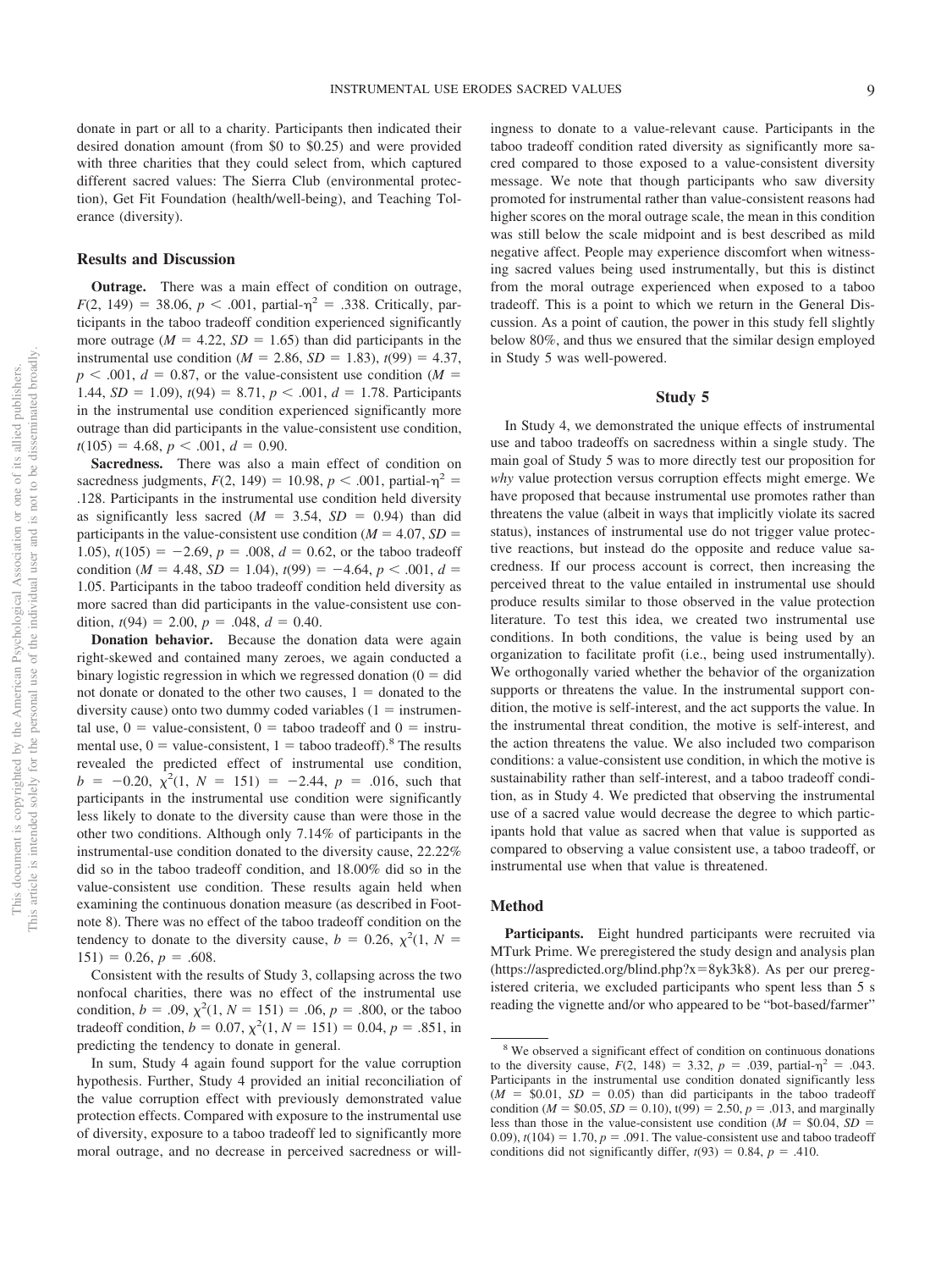responders as indicated by unusual or nonsensical responses to the open-ended question in which they were asked to describe the organization's decision and motivations (e.g., just replying "good," as suggested by Chmielewski and Kucker (2019)), leaving us with a total of 663 eligible participants ( $M_{\text{age}} = 37.62$ ,  $SD_{\text{age}} =$ 11.06; 46% female). A power analysis (using  $G^*$ Power 3.1) indicated that this gave us at least 99% power to detect a medium effect.

**Procedure.** Participants first read initial instructions indicating that they were participating in a study assessing their evaluations and recall of various communications. All participants then read a transcript between a CEO and a board of directors, as in Study 4, but in the context of environmentalism. The two key conditions were the instrumental support and instrumental threat conditions. In both of these conditions, a company wanted to launch a "green" campaign to increase profits. In the instrumental threat condition, this green campaign was nonetheless associated with a line of products using cheaper plastic materials that would increase waste and environmental harm. The misalignment of stated values and actions highlighted a flimsy commitment to the value, which is viewed as value threatening (e.g., Kreps & Monin, 2011; Monin & Merritt, 2011). In the instrumental support condition, this campaign was associated with a new line of sustainable products that would decrease waste and environmental harm. As in Study 4, participants in the value-consistent use condition read a similar dialogue, but the green campaign was motivated by sustainability. In the taboo tradeoff condition, we again adapted a scenario from Hanselmann and Tanner (2008) in which the environment is sacrificed for the sake of profit (see SOM, p. 18 for full descriptions).

After reading the vignette, participants completed three items assessing the degree to which the organization's actions were perceived to support or undermine the value of environmentalism (e.g., "To what extent does this organization's actions violate the value of environmentalism?";  $\alpha = .81$ ), and the Sacredness Scale as in Studies 2–4. Participants also completed a motive manipulation check ("The organization made this decision primarily to boost profits").

# **Results and Discussion**

**Motive manipulation check.** There was a main effect of condition on perceived profit motivation,  $F(3, 643) = 154.46$ ,  $p <$ .001, partial- $\eta^2$  = .419. Participants in the value-consistent use condition thought that the organization's decision was motivated by profit less  $(M = 3.32, SD = 1.61)$  than did those in the instrumental support condition ( $M = 6.20$ ,  $SD = 1.21$ ), the instru-

mental threat condition ( $M = 6.25$ ,  $SD = 1.54$ ), and the taboo tradeoff condition ( $M = 6.21$ ,  $SD = 1.60$ ),  $ts > 17.10$ ,  $ps < .001$ ,  $ds$   $>$  1.92. The latter three conditions did not differ significantly from each other ( $p_s > .991$ ).

**Perceived threat to the value.** Table 1 presents the means, standard deviations, and the results of omnibus and pairwise tests. There was a significant main effect of condition on the perceived threat to the value. Participants in the instrumental threat condition thought that the organization's actions threatened the value of environmentalism significantly more than did those in the instrumental support condition. Participants in the taboo tradeoff condition thought the organization's actions threatened the value more than did participants in the other three conditions, and participants in the value-consistent use condition thought that the organization threatened the value less than did those in the other three conditions.

Sacredness. As shown in Table 1, there was also a main effect of condition on sacredness judgments. Participants in the instrumental support condition held environmentalism as significantly less sacred than did participants in the valueconsistent use condition, the instrumental threat condition, and the taboo tradeoff condition. The value-consistent use, taboo tradeoff, and instrumental threat conditions did not differ significantly from each other.

Study 5 again found support for the value corruption hypothesis, finding that when an organization promoted environmentalism because of self-interest, the value was subsequently held as less sacred compared to when the organization promoted environmentalism because it cared primarily about being more sustainable. Study 5 also offered a more direct test of our proposed reconciliation between the value corruption effect and previously demonstrated value protection effects. When a threat to the value was introduced to instrumental use, a decrease in perceived sacredness was no longer observed, suggesting that the effects of instrumental use on sacredness are driven by the fact that the value is seemingly supported in these situations.

## **Study 6**

In Study 6, we examined a real-world example of instrumental use that would be highly relevant to our sample and extended our testing to the context of a social movement. Prior research has documented value protection effects in the context of "sacred movements" (e.g., Experiment 5 of Tetlock et al., 2000), and thus here we examine whether value corruption effects will similarly emerge in this context. During the time of data collection, a large midwestern university's football fanbase established a tradition

Table 1 *Means, Standard Deviations, and Statistical Tests in Study 5 (N = 663)* 

|                                |                              | Condition                            |                                |                                                                              |                                                                                                                         |
|--------------------------------|------------------------------|--------------------------------------|--------------------------------|------------------------------------------------------------------------------|-------------------------------------------------------------------------------------------------------------------------|
|                                |                              |                                      |                                | Instrumental support Instrumental threat Taboo tradeoff Value-consistent use |                                                                                                                         |
| Measure                        | M(SD)                        | M(SD)                                | M(SD)                          | M(SD)                                                                        | Omnibus $F$ test                                                                                                        |
| Perceived threat<br>Sacredness | 3.53(1.25)<br>$4.49(1.21)$ , | $6.03(1.18)_{h}$<br>$4.84(1.15)_{h}$ | 6.38(1.02)<br>$5.12(1.21)_{h}$ | $2.79(1.22)_{\rm d}$<br>$4.83(1.18)_{h}$                                     | $F(3, 659) = 379.83, p < .001$ , partial- $\eta^2 = .634$<br>$F(3, 659) = 7.55$ , $p < .001$ , partial- $\eta^2 = .033$ |

*Note*. Mean values with different subscript letters are significantly different from one another at  $p < .05$ .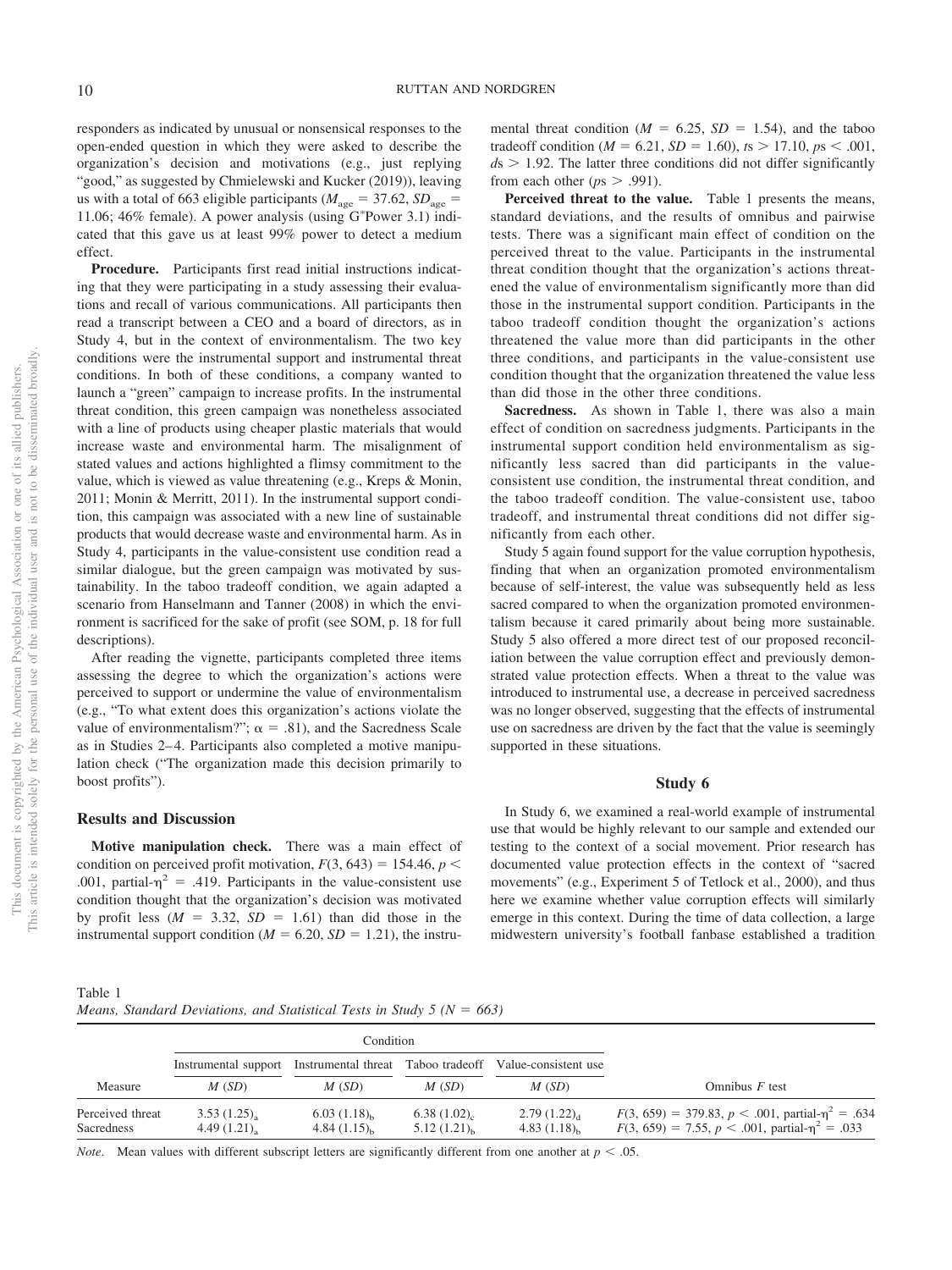called "The Wave." The Wave involves the stadium waving to the children's wing of the hospital during game breaks (the building behind the stadium). What began as a spontaneous or grassroots prosocial act among fans to support sick children was subsequently sponsored by the Atlantic Coca Cola Bottling Company (and entailed Coca Cola advertisements that preceded The Wave). We examined whether the instrumentality potentially inferred by this sponsorship may shape perceptions of the sacredness of the movement itself. Moreover, we examined whether the effects of observing instrumental use would persist after a larger temporal delay between the manipulation and the dependent measures than in the previous studies.

#### **Method**

Participants. Participants were 279 undergraduate students at a Midwestern university ( $M_{\text{age}} = 19.37$  years; 48% female) who had signed up for a 30-min laboratory session that comprised a series of short, unrelated studies. We sought to collect 300 participants, but some participants did not show up to their appointments, and we ended data collection after the two weeks we had booked in the lab. A power analysis (using G\*Power 3.1) indicated that this final sample size gave us at least 99% power to detect a medium effect (see SOM).

**Procedure.** Study 6 used a single-factor (instrumental use vs. value-consistent use) between-subjects design. In the valueconsistent use condition, participants watched a 1-min clip of The Wave with a brief explanation of its origin. In the instrumental use condition, participants watched the same 1-min clip. The key difference in this condition was that the clip began with an announcement of Coca Cola's sponsorship of the wave. Both conditions used real footage. Participants then completed a series of unrelated studies, and then completed the Sacredness Scale as in Studies 2–5 with regard to their beliefs about the practice of The Wave (e.g., "The Wave involves principles that I would defend under any circumstances").

As an exploratory measure, we also assessed how participants reacted to a hypothetical situation in which the hospital's CEO decided to close the children's wing because it was no longer profitable. An existing finding in the sacred values literature is that people who hold a given value as sacred are more likely to respond to taboo tradeoffs involving that value with moral outrage (e.g., Ginges et al., 2007). To the extent that the sacredness of the movement has decreased following instrumental use, it is possible that participants would experience less moral outrage about a violation directed toward the children's hospital. To gauge participants' responses to this situation, they completed the measure of moral outrage, indicating how disgusted, upset, saddened, outraged, and angry they felt on a scale from 1 (*not at all*) to 7 (*very much so*;  $\alpha = .92$ ). Participants also completed the three punishment items (e.g., "The CEO should be removed from this job") from Tetlock et al. (2000) ( $\alpha = .78$ ). Finally, as a manipulation check, participants in the instrumental use condition also rated the extent to which Coca Cola sponsored the wave in order to profit on a scale from 1 (*strongly agree*) to 7 (*strongly disagree*). Only participants in this condition completed this item because the sponsorship did not appear in the value-consistent use condition.

#### **Results and Discussion**

**Perceptions of motive.** Participants in the instrumental use condition indicated that the sponsorship was highly motivated by profit ( $M = 2.02$ ,  $SD = 1.14$ ), with the mean deviating significantly from the scale midpoint,  $t(138) = -20.48$ ,  $p < .001$ ,  $d =$ 1.74, which suggests that participants are indeed viewing corporate sponsorship as an instrumental use.

**Sacredness.** The results revealed a significant effect of condition on the perceived sacredness of The Wave, such that participants in the instrumental use condition thought this movement was significantly less sacred ( $M = 4.16$ ,  $SD = 0.82$ ) than did those in the value-consistent use condition  $(M = 4.44, SD = 0.91)$ ,  $t(277) = -2.68, p = .008, d = 0.32.$ 

**Moral outrage.** There were no significant effects on moral outrage, such that participants in the instrumental use and valueconsistent use conditions were similarly outraged by the closure of the children's wing ( $M = 4.13$ ,  $SD = 1.50$ , and  $M = 4.22$ ,  $SD =$ 1.46, respectively),  $t(277) = -0.46$ ,  $p = .644$ ,  $d = 0.06$ , and desired punishing the CEO to similar degrees ( $M = 4.89$ ,  $SD =$ 1.20, and  $M = 4.82$ ,  $SD = 1.15$ , respectively),  $t(277) = 0.52$ ,  $p =$  $.605, d = 0.06$ . However, conducting bootstrapping analyses (Hayes, 2018) with 5,000 resamples, we found that there was a significant indirect effect of condition on moral outrage via reduced sacredness, 95% CI [-.02,  $-.22$ ], such that participants in the instrumental use condition subsequently held the practice as less sacred, which, in turn, decreased moral outrage in response to the closure. We found no indirect effect examining desire to punish as the outcome measure, 95% CI [-.07, .04]. Unexpectedly, desire to punish was unrelated to perceptions of sacredness,  $r = .03$ ,  $p =$ .610. The relationships between these variables could be further explored in future studies.

In sum, Study 6 found support for the value corruption hypothesis: Participants who viewed a brief corporate sponsorship subsequently held the social movement as less sacred than did those who viewed no corporate sponsorship. Although condition did not directly affect moral outrage in response to a subsequent violation, we found preliminary evidence that when instrumental use leads people to view a value or practice as less sacred, they are less morally outraged by subsequent violations. Taken together, the results of Study 6 helpfully extend the current research to a novel and ecologically valid operationalization of instrumental use (corporate sponsorship) and to the context of a sacred values-relevant social movement.

#### **Study 7**

The goal of Study 7 was again to test our central hypothesis in a real-world setting, this time leveraging natural variance in awareness of paid patriotism among a population for whom this practice is relevant (American NFL fans). In 2015, Senators John McCain and Jeff Flake put forth a report documenting how organized displays of national pride (e.g., flag presentations, the honoring of military members, reenlistment ceremonies) had been put on by the NFL in exchange for money from the U.S. military. The report was picked up by both right-leaning (e.g., *The Wall Street Journal*, *The National Review*) and left-leaning (e.g., *MSNBC*, *NPR*) news outlets; thus, a wide range of people may have been exposed to this news story. We predicted that participants who were aware of paid patriotism would subsequently hold patriotism as less sacred, as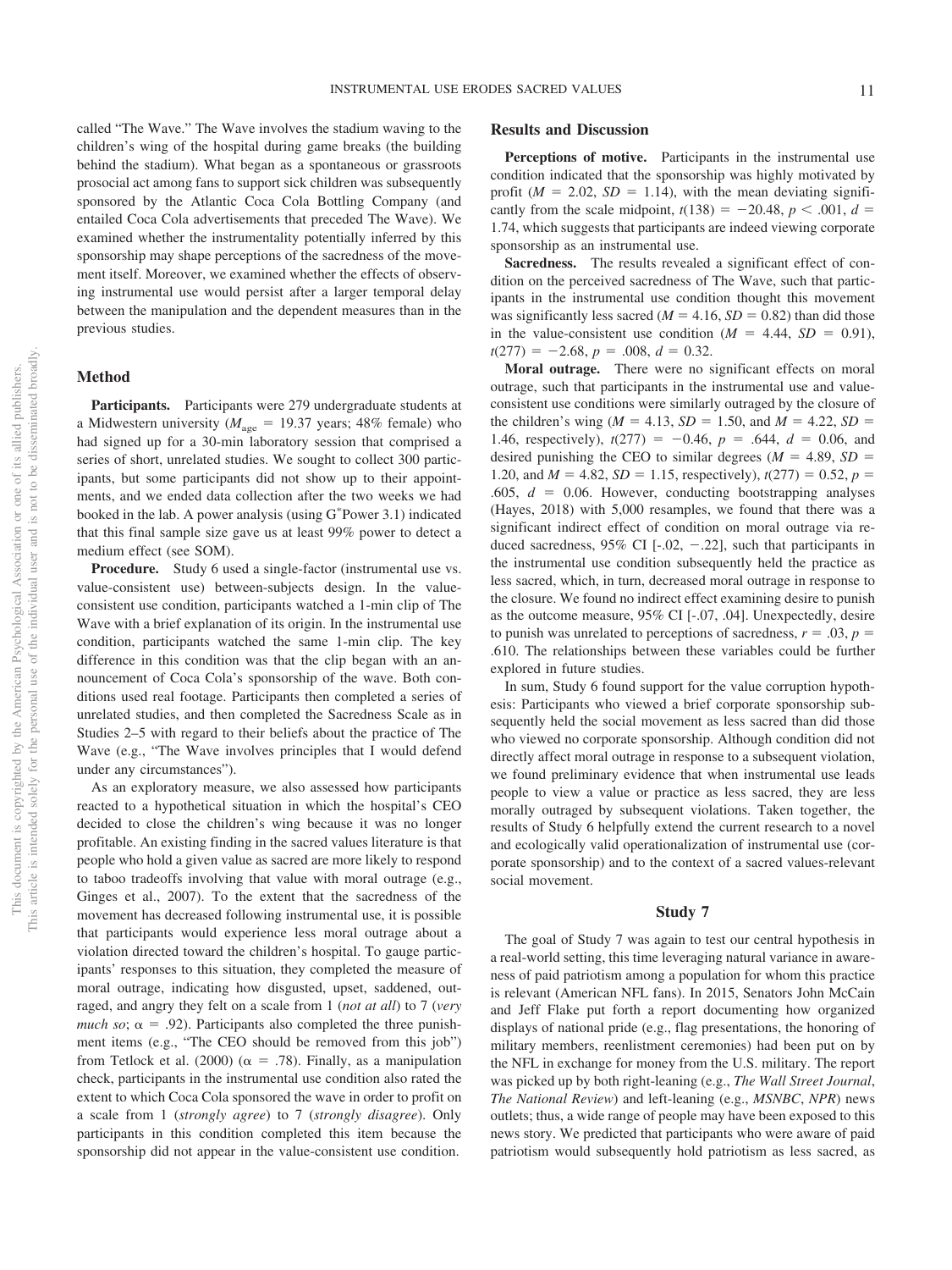measured by a choice variable capturing participants' refusal to tradeoff patriotism—a key feature of sacred values (Atran, 2010; Baron & Spranca, 1997; Tanner & Medin, 2004). We expected that this relationship would hold even after controlling for demographic variables related to the context, namely political orientation, military service, gender, age, and education level. We preregistered this study design and our analysis plan (available at http://aspredicted.org/blind.php?x=s8qx2v).

#### **Method**

Participants. We recruited 500 Americans to participate in the study ( $M_{\text{age}} = 39.61, 53.6\%$  female) via Turk Prime panels. We followed research by Schönbrodt and Perugini (2013) suggesting that a sample size of at least 250 is needed to achieve stable estimates for correlations, and oversampled so that we could conduct sufficiently powered analyses on subsamples (e.g., participants who highly identified as NFL fans). American residency was confirmed both by the Turk Prime panel, participant selfreport, and IP addresses. Fourteen participants spent less than 5s reading about the scenario, and two appeared to be Bots/farmers based on our preregistered criteria. We analyze the data with and without these participants and find the same results. The results presented in-text are without these participants.

**Procedure.** Participants began the study, which was ostensibly an NFL knowledge quiz and consumer preference study. Participants first indicated the degree to which they were a fan of the NFL and of football more generally on 7-point scales from 1 (*not at all*) to 7 (*very much so*), how many games they watch per season on TV and in-person, and whether they had a favorite team. Participants then answered five true/false trivia questions about the NFL (e.g., "Is it true or false that Eli Manning is the oldest ever Super Bowl player?") and had 45 s to answer each question. The critical item asked about paid patriotism ("Is it true or false that the term 'Paid Patriotism' was used to describe the practice of NFL teams accepting money to put on patriotic displays at games?"). Following each trivia question, participants indicated their confidence with their answers on a scale from 1 (*not at all confident*) to 7 (*very confident*). At the end of the trivia section, participants estimated how many questions out of five they had answered correctly and indicated the difficulty of the quiz on a scale from 1 (*not at all difficult*) to 5 (*very difficult*).

Following the quiz, participants were informed that they would get to see the correct trivia answers at the end of the study, but that first, the researchers wanted to gather consumer opinions about a potential change in NFL policy. At this point, participants completed our preregistered dependent variable. Drawing on realworld events, participants were told that the NFL was considering letting the decision to sing the national anthem be voluntary and up to individual teams rather than be mandatory across the NFL. Participants were asked what they thought of this proposal, and provided their responses using the response options from Baron and Spranca (1997), that is, "I think this is a good thing," "I do not object to this," "I think this should be done only if it brings great benefits," and "No matter how great the benefits, this shouldn't be done." As in the original research, participants who selected the last option were said to hold the value as sacred. Participants also completed an open-ended question<sup>9</sup> asking which factors influenced their judgments of the proposal, and were asked two items

that assessed the perceived instrumentality of the NFL's patriotic displays ("To what extent do you think the NFL displays patriotism because they receive money to do so?" and "To what extent do you think the NFL displays patriotism because they are truly patriotic?" on scales from 1 [*not at all*] to 7 [*very much so*],  $r = -.46, p < .001$ ). Finally, participants completed demographic items and were asked if they could guess the hypothesis of the study.

## **Results and Discussion**

**Awareness of paid patriotism.** In terms of accuracy, 63.7% of participants were able to correctly answer "true" to the paid patriotism question. The other trivia items ranged from an accuracy rate of 37.3% to 86.5%. Participants who indicated being aware of paid patriotism were significantly more likely to believe that the NFL put on patriotic displays for instrumental reasons  $(M = 4.64, SD = 1.76)$  than were those who were not aware  $(M = 1.76)$ 2.93,  $SD = 1.73$ ,  $t(481) = 10.31$ ,  $p < .001$ ,  $d = 0.94$ , and were less likely to indicate that the NFL puts on patriotic displays because it is truly patriotic ( $M = 3.69$ ,  $SD = 1.58$ ) than were those who were not aware of paid patriotism  $(M = 4.47, SD = 1.68)$ ,  $t(479) = -5.10, p < .001, d = 0.46.$ 

**Sacredness.** In examining the effect of awareness of instrumental use on sacredness, the results revealed that participants who were aware of paid patriotism were significantly less likely to hold patriotism as a sacred value (as evidenced by tradeoff resistance), with 27.51% of these participants holding the value as sacred compared with 41.71% among participants who were not aware of paid patriotism,  $\chi^2(1, N = 484) = 10.25, p = .001$ , odds ratio  $[OR] = 1.89$ .

Next, we conducted a series of binary logistic regressions examining whether participants responses to the two continuous items assessing the perceived instrumentality of patriotic displays by the NFL predicted sacredness. Believing that the NFL held patriotic displays for instrumental reasons negatively predicted holding patriotism sacred,  $b = -.35, p < .001$ , while believing the NFL held patriotic displays out of genuine patriotism positively predicted holding patriotism sacred,  $b = .26$ ,  $p < .001$ .

We also examined whether this effect would hold just looking at participants for whom this practice would be highly relevant: NFL fans. We examined the effect of awareness of paid patriotism on sacredness among participants who indicated that they identified as NFL fans at a 5 or higher on the scale out of 7. The results revealed that, even among highly identified NFL fans, paid patriotism led to reduced sacredness of patriotism, such that 26.79% of participants aware of paid patriotism endorsed the value as sacred,

<sup>&</sup>lt;sup>9</sup> The qualitative data provided by participants supported the validity of the Baron and Spranca (1997) measure, such that those who refused the tradeoff wrote answers consistent with beliefs held as sacred or protected ("It would be unAmerican," "I think it's just something that shouldn't happen no matter what," "They should not disrespect the country by omitting it," "The national anthem should be sung no matter what the circumstances are"), whereas those who chose other options indicated more flexibility and indications that they believed symbols of patriotism were a more mundane than sacred preference (e.g., "I believe it is an individual preference," "Playing the anthem at a sporting even is an antiquated tradition," "I think the anthem is just a cultural event, not overly important").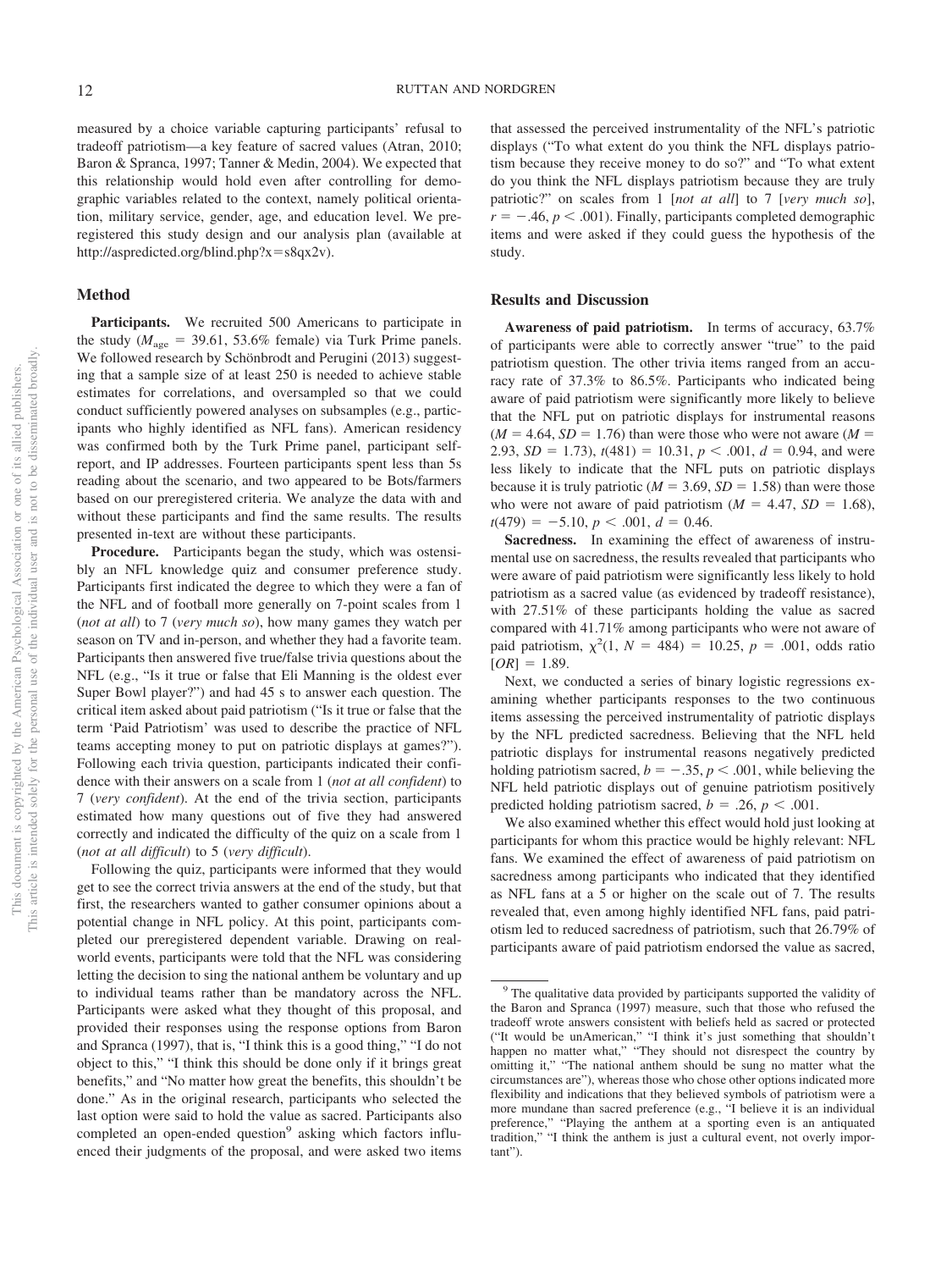whereas 47.83% who were not aware of paid patriotism endorsed the value as sacred,  $\chi^2(1, N = 260) = 11.69$ ,  $p = .001$ ,  $OR = 2.51$ .

**Possible alternative explanations.** Given the absence of random assignment in this study, we took efforts to address possible alternative explanations or third variables. One possible alternative explanation is that, among participants who were simply guessing at the trivia answers, their preexisting beliefs about patriotism may have shaped their answers to the paid patriotism question and their willingness to accept tradeoffs. In other words, among participants who were unsure of the answer, those who did not hold patriotism as sacred to begin with may have been more likely to guess that paid patriotism was true. To address this, we also examined the results among participants who indicated being highly certain of their responses to the paid patriotism question (indicating a 6 or 7 out of 7 on the confidence item). We found that the results replicated among this subsample,  $\chi^2(1, N = 110) = 11.69$ ,  $p = .001$ ,  $OR = 6.42$ , suggesting that these effects were not driven by participants who were guessing (and their preexisting beliefs). Finally, we conducted a binary logistic regression examining whether the effects of paid patriotism held while controlling for gender, political orientation, age, education, and history of military service. Indeed, the effects of paid patriotism awareness on endorsing patriotism as sacred held while controlling for these variables (see Table 2 for analyses with and without the control variables). Additional analyses exploring potential moderation by these variables are available in the SOM.

Taken together, the results of Study 7 suggest that real-world exposure to instrumental use affected the degree to which participants held the value of patriotism as sacred. This effect was documented in the context of a real case of instrumental use, and among a sample for whom the practice was relevant, thus enhancing external validity.

# **Additional Studies**

Table 2

Over the course of this research, we conducted additional studies that are not reported in the article but are available in our SOM. In Study 8 (SOM, pp. 42–47), we used the manipulation from Studies 4 and 5 in which a CEO and board of directors contemplates launching a new campaign (here, an environmental campaign). Laboratory participants were randomly assigned to one of three conditions in a between-subjects design: instrumental use versus contemplated instrumental use versus value-consistent use. The instrumental and

*Study 7 Binary Logistic Regression Results With (Model 2) and Without (Model 1) Control Variables*

| Variable                     | Model 1            | Model 2                       |  |
|------------------------------|--------------------|-------------------------------|--|
| Awareness of paid patriotism | $-0.643**$ (0.199) | $-0.473$ <sup>*</sup> (0.237) |  |
| Gender $(1 = male)$          |                    | $-0.824***(0.228)$            |  |
| Political orientation        |                    | $0.597***(0.071)$             |  |
| Education                    |                    | $-0.019(0.100)$               |  |
| Military service             |                    | 0.127(0.407)                  |  |
| Confidence in answer         |                    | $-0.018(0.065)$               |  |
| Constant                     | $-1.603^* (0.297)$ | $-3.384***(1.036)$            |  |
| <b>Observations</b>          | 484                | 482                           |  |
| R-squared                    | 0.057              | 0.204                         |  |

*Note*. All regression coefficients are unstandardized. Robust standard error estimates are reported in parentheses.  $p < .05.$  \*\*p < .01. \*\*\*p < .001.

value-consistent use conditions were the same as in previous studies, but in the contemplated instrumental use condition, the board decided to continue to deliberate the issue rather than to launch the instrumentally motivated campaign. Participants then completed the Sacredness Scale from Studies 2 to 6 as well as the donation measure from Studies 3 and 4 (but with \$3 instead of \$0.25). Participants also completed a more implicit measure of purity, which draws on the tendency for purity (impurity) to be grounded in the perceptual experience of the color white (black; e.g., Sherman & Clore, 2009). Under the guise of a recall task, participants were exposed to a series of neutral (e.g., "table") and value-relevant words (e.g., "environmental") in fonts varying in color on the black–white spectrum and then recalled the shade of the previous word. The degree to which participants associated environmentalism with darker as opposed to lighter shades served as an index of perceived impurity. We found that participants who observed the instrumental use of environmentalism subsequently held that value as less pure and sacred, as captured by both implicit and explicit measures, and were less willing to donate to the environmental cause. Moreover, the instrumental use had to have taken place for the value corruption effect to occur, suggesting that mere contemplation is not sufficient to produce these results. Although Study 8 offers a helpful extension and demonstration, we did not reach our intended sample size of 50 per cell due to no shows to the lab and the semester ending, instead ending data collection with a sample size of 128. This left us with 71% power to detect a mediumsized effect, and thus we interpret these effects with caution.

In Study 9 (SOM, pp. 47–50), we examined whether participants who observed instrumental use would subsequently be more willing to endorse ambiguous uses of that value as being value-consistent. To the extent that a value has become less sacred, people may hold less stringent criteria for what comprises a value-consistent use. To test this idea, participants were randomly assigned to one of three conditions in a between-subjects design: instrumental use of environmentalism versus value-consistent use of environmentalism versus pure instrumentality control. Across conditions, participants viewed a message that was written by another individual soliciting donation requests. In the instrumental use condition, the message sender was being paid \$0.25 for every \$1 collected, and in the value-consistent use condition, the message sender was a volunteer. In the pure instrumentality control, the message sender was sending the message for profit, but this was not tied to a sacred value. Participants then rated three organizations that have made "green" claims but were pretested to vary in people's willingness to describe them as proenvironmental (where Conservation International, a nonprofit environmental organization, was rated to be highly proenvironmental, West Paw, a sustainable pet store, was rated to be moderately proenvironmental, and Toyota, was less proenvironmental). The results revealed no effect of condition on ratings of the moderately or highly proenvironmental organization, but that participants exposed to instrumental use rated the less proenvironmental as significantly more proenvironmental than did those in the value-consistent use condition or a pure instrumentality control condition. Thus, exposure to instrumental use resulted in a relaxing of standards for what constitutes valueconsistent use. As in Study 8, we did not reach our intended sample size of 50 per cell, with a final sample size of 142 after removing participants who failed the attention check, which gave us 75% power to detect a medium-sized effect. Thus, we again interpret these effects with caution.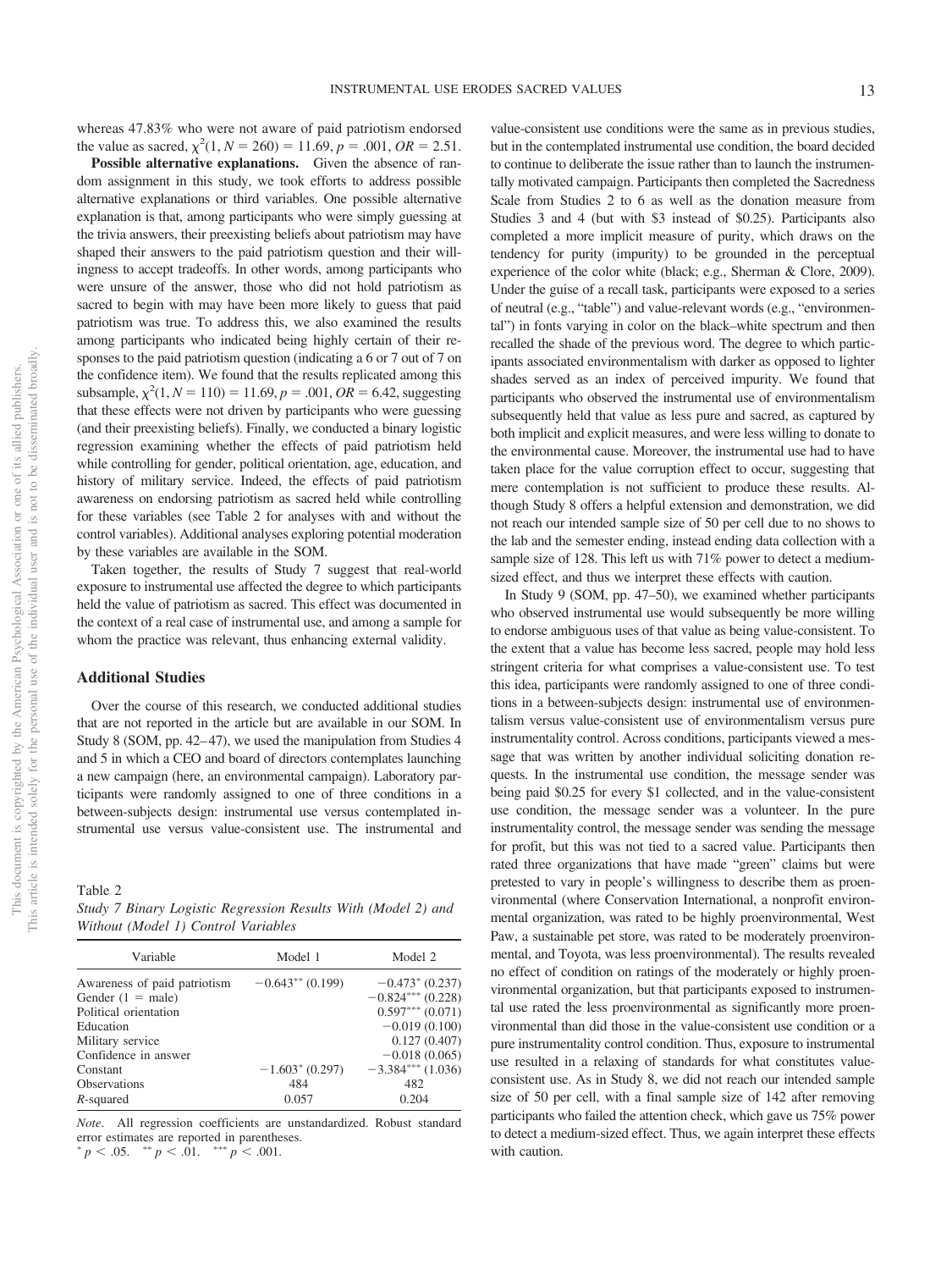## **General Discussion**

As sacred values like environmental-protection, patriotism, and diversity have become increasingly leveraged to yield profits and favorable reputations, it becomes increasingly important to understand how this tendency shapes the meaning of the values themselves. In the current research, we present seven studies demonstrating that instrumental use can desacralize values. Across different values and different operationalizations of motive, participants who observed a sacred value used instrumentally subsequently held that value as less sacred compared to participants who had not observed the value used in this manner. As a result, people observing instrumental use were also generally less willing to donate to causes relevant to the value.

#### **Theoretical Contributions**

Our research provides a number of theoretical contributions. First, the sacred values literature has been dominated by the study of taboo tradeoffs in which a sacred value is explicitly traded off in exchange for secular concerns, such as profit (Baron & Spranca, 1997; Ginges et al., 2007; Tetlock et al., 2000). This line of work has documented value protection effects, whereby perceivers experience moral outrage and a desire to protect the value under threat. In the current research, we document a novel phenomenon whereby sacred values are used toward self-interest. Because these actions promote the values, they ironically have an opposing effect on observers' perceptions of the values. In this vein, our findings speak to discussions surrounding the negative effects of markets on human values and social institutions (e.g., Zelizer, 1978). For example, Sandel's *What Money Cannot Buy* (2012) raises provocative questions around practices like paying to hunt endangered species and to skip lines at amusement parks. Sandel argued that "when we decide that certain goods may be bought and sold, we decide, at least implicitly, that it is appropriate to treat them as commodities, as instruments of profit and use. But not all goods are properly valued in this way" (p. 9). The current research offers empirical evidence supporting this assertion, but also suggests the conditions under which instrumentality is likely to undermine our sacred values.

In a related vein, our findings shed light on how culture and values might shift over time. The literature has often treated human values as primarily stable, akin to personality characteristics (e.g., Feather, 1975; Ritov & Baron, 1999; Rokeach, 1973; Schwartz, 1997). It is therefore unsurprising that existing research has primarily examined how relatively stable individual differences (e.g., political orientation, group membership; Ginges et al., 2007; Graham & Haidt, 2012; Graham, Haidt, & Nosek, 2009) predict the perceived sacredness of values. The current research extends scholars' understanding of human values by suggesting how situational influences (e.g., values used for monetary or reputational gain) can influence perceptions of values.

Our results also have important implications for common practices in market-based societies. Namely, organizations should take great care when communicating initiatives relevant to sacred values (e.g., Corporate Social Responsibility initiatives), lest they undermine the very values from which they intend to benefit. An increasingly common narrative in organizations is "doing well by doing good," which captures the belief that the pursuit of social values and profit is a win-win (Makov & Newman, 2016). Implicit in this approach is the subordination of values to profit, such that "doing good" is a subordinate goal whose use is determined by the degree to which it facilitates "doing well" (Kreps & Monin, 2011). Corporations that publish corporate citizenship reports are

often quick to note that the intent of their actions is primarily instrumental. This is well captured by the popularity of the business case for diversity (Kaplan, 2020), which justifies the need for diversity by citing profit margins and stock performance. Diversity is a worthy goal provided it serves the bottom line. One way in which this subordination is problematic is that it might signal a fragile commitment to values, such that values-driven behaviors would be abandoned if their profitability came into question (Margolis & Walsh, 2001; Vogel, 2005). Our results suggest that communications that prioritize values as ends unto themselves might be more effective.

#### **Limitations and Future Directions**

Despite the advances made, it should be noted that our work contains some limitations that should be addressed in future research. For example, all of the studies were conducted using participants within the United States, a culture in which marketization is prominent. Future research should examine whether these results would be stronger or weaker in nations wherein marketization is less common. Second, in our experimental studies (Studies 1–6) all measures were completed relatively soon after the experimental manipulations (though Study 6 involved a somewhat longer time lapse between the independent and dependent variables). While efforts were taken to mask the nature of the hypotheses and to rule out demand characteristics, future research should examine how long these effects last.

Many other interesting questions remain for future research. First, we did not find evidence of moderation of the effect by political orientation. One possible explanation is that if we had recruited samples that more strongly identified with a given sacred value (e.g., environmental or civil rights activists), these people might have more readily identified instrumentality as a threat. If so, how might these people seek to protect the value from instrumentality threats? One interesting possibility is that people who strongly hold a given sacred value engage in a process of *value constriction*—more narrowly defining which actions and objects are value-consistent following instrumental use. This constriction could serve to protect the sacredness of the value. For example, a wide range of behaviors could be classified as patriotic: wearing a flag pin, buying only American products, involvement in local government, chanting "USA" during the Olympic Games, posting "Happy 4th of July" to social media, or enlisting in the army to defend the country. Some actions are ambiguous with regard to whether or not the actions reflect sincere patriotism. If patriotism is been perceived to have been undermined by instrumental use, people for whom patriotism is important may subsequently view only less ambiguous behaviors as being consistent with the value of 'patriotism,' in order to maintain the value's sacredness. Future research may seek out activists or other highly value-driven populations to study this proposed value constriction effect.

Next, although we identify descriptive norms and latitudes of acceptance-rejection as key mechanisms through which instrumental use may decrease value sacredness, we note that other potential mechanisms may exist. For example, in Study 4, we observe that, although participants in the instrumental use condition experience less moral outrage than in the taboo tradeoff condition, they experience more than those in the valueconsistent use condition. One possible alternative mechanism to consider might be cognitive dissonance reduction. Given that instrumentality is inconsistent with the conceptual features of sacred values, observing these situations may evoke dissonance. For those exposed to taboo tradeoffs (Studies 4 and 5) or an instrumental use with a clear values threat (Study 5), there is a clear option to resolve potential dissonance, which is to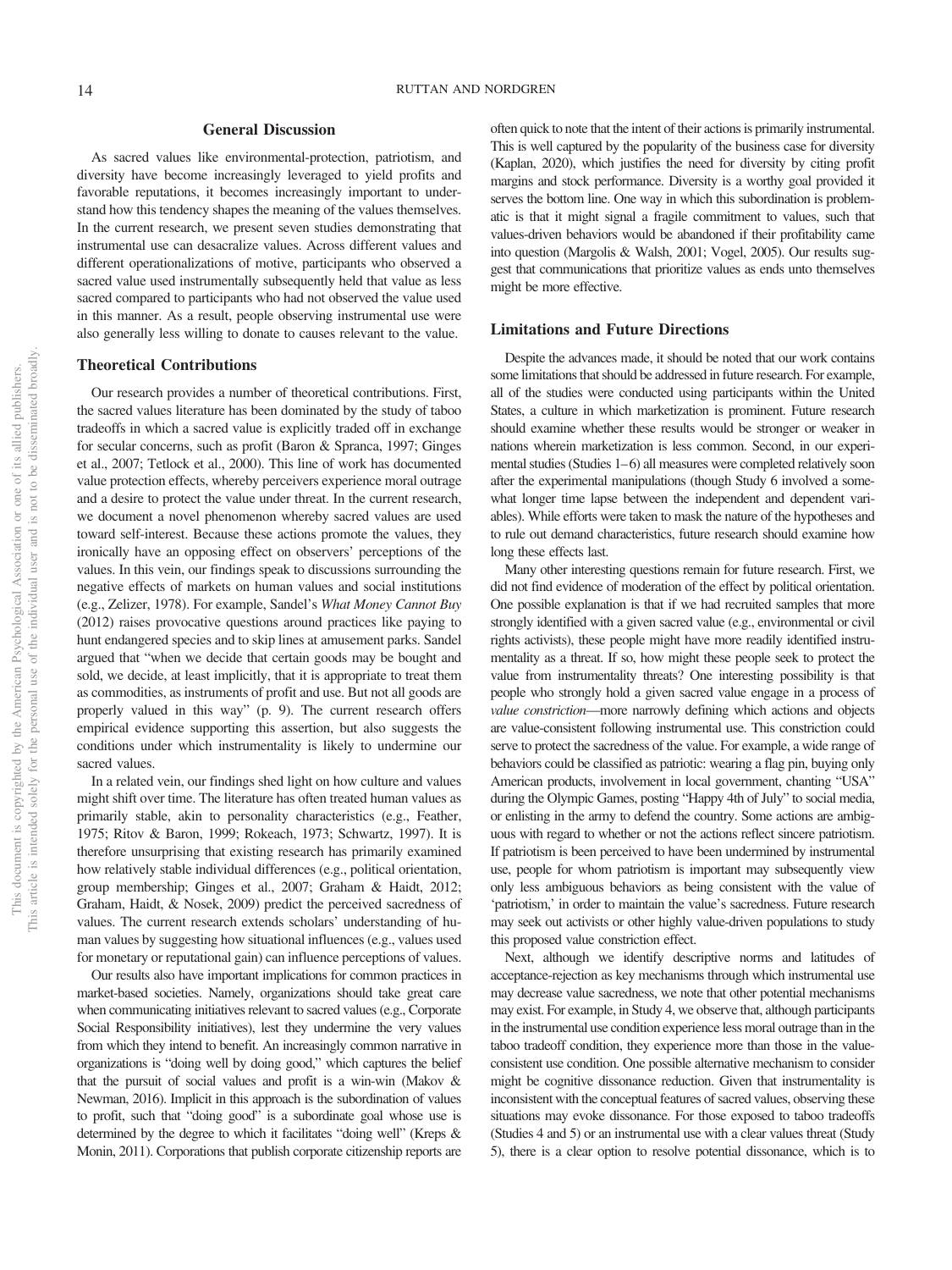derogate the target and bolster the value. However, given the ostensible benefits of instrumental use, any dissonance evoked in this case may be more easily resolved by changing perceptions of the sacredness of the value. Using an exploratory measure of negative affect included in Studies 3 and 6 (see SOM, pp. 15–16 and 26, respectively) that included items used to assess dissonance in previous work (uncomfortable, uneasy, bothered; e.g., Glasford, Pratto, & Dovidio, 2008), we were able to examine this possibility. Although we found that instrumental use increased feelings of dissonance in Study 3, we did not observe this effect in Study 6. Moreover, feelings of dissonance did not mediate the effect of instrumental use on reduced sacredness in Study 3. Despite these mixed results, these analyses were exploratory, and it would be worth examining this possibility in a more systematic fashion in future research. For example, perhaps a misattribution of arousal paradigm could be applied following exposure to instrumental use to examine whether this attenuates the current effect (e.g., Zanna & Cooper, 1974).

Future work may also fruitfully integrate the current findings with the emerging literature on moral authenticity. Carroll and colleagues (e.g., Carroll & Wheaton, 2009; Lehman, O'Connor, & Carroll, 2019) have defined moral authenticity as the perception that the decisions of a given entity reflect that entity's sincere choices (i.e., choices true to the self) rather than external or social pressures. In essence, moral authenticity captures the degree to which an entity is true to its stated values. A current assumption in the literature is that people prefer authentic producers and products (see Lehman, O'Connor, Kovacs, & Newman, 2019, for review), often because personal associations with the authentic serves to satisfy identity-based goals (e.g., Arnould & Price, 2000). The authenticity literature has primarily examined judgments of producers and products (e.g., a craft or microbrewery being evaluated more favorably than a macrobrewery; Frake, 2017). The current research opens questions as to whether, for example, a trend toward macro brewers offering craft offerings would erode the intrinsic worth of these craft products if their actions were viewed as instrumental and low in moral authenticity. This proposition would be consistent with the results of Study 6, whereby perceptions of the prosocial act of "The Wave" were undermined by corporate sponsorship.

Finally, future work may seek to compare and contrast the value corruption effect and "crowding out" effects found in the motivation literature. This research had found that introducing extrinsic rewards to intrinsically valuable tasks can subsequently decrease individuals' intrinsic motivation to complete those tasks (e.g., Ariely, Bracha, & Meier, 2009; Deci, Koestner, & Ryan, 1999; Frey & Oberholzer-Gee, 1997). For instance, students who previously enjoyed completing puzzles lost interest in playing for free once they were paid to solve the puzzles (Deci, 1971). Extrinsic incentives can also crowd out moral norms. In their study of Israeli day care centers, Gneezy and Rustichini (2000) found that imposing fines on parents for picking up children late ironically increased tardiness. Although the mechanisms discussed for crowding out effects (e.g., changes in self-perceptions; Ariely et al., 2009) are distinct from the mechanism presented here (changing descriptive norms), our findings offer interesting future directions for the crowding out literature. For example, perhaps merely observing others being extrinsically motivated to complete certain tasks may lead to a "vicarious" crowding out effect among perceivers.

#### **Conclusions**

As markets increasingly interface with our sacred values—be it through advertisements, product offerings, promoting the strategic advantages of a diverse workforce, or Corporate Social Responsibility initiatives—it becomes increasingly important to understand the effects of using sacred values toward market aims on perceptions of and commitment to values. The results of the current research suggest that instrumentality can undermine the sacredness of values and suggests that organizations and individuals should take great care in how they communicate their values and values-based initiatives.

#### **References**

- Allport, G. W., Vernon, P. E., & Lindzey, G. (1960). *Study of values*. Oxford, UK: Houghton Mifflin.
- Ariely, D., Bracha, A., & Meier, S. (2009). Doing good or doing well? Image motivation and monetary incentives in behaving prosocially. *The American Economic Review, 99,* 544–555. http://dx.doi.org/10.1257/aer .99.1.544
- Arnould, E. J., & Price, L. L. (2000). Questing for self and community. In S. Ratneswar, D. G. Mick, & C. Huffman (Eds.), *The why of consumption: Contemporary perspectives on consumer motives* (pp. 140–163). New York, NY: Routledge.
- Atkins, A. L., Deaux, K. K., & Bieri, J. (1967). Latitude of acceptance and attitude change: Empirical evidence for a reformulation. *Journal of Personality and Social Psychology, 6,* 47–54. http://dx.doi.org/10.1037/ h0024527
- Atran, S. (2010). *Talking to the enemy: violent extremism, sacred values, and what it means to be human*. London, UK: Penguin.
- Baron, J., & Spranca, M. (1997). Protected values. *Virology, 70,* 1–16. http://dx.doi.org/10.1006/obhd.1997.2690
- Bartels, D. M., & Medin, D. L. (2007). Are morally motivated decision makers insensitive to the consequences of their choices? *Psychological Science, 18,* 24–28. http://dx.doi.org/10.1111/j.1467-9280.2007.01843.x
- Belk, R. W., Wallendorf, M., & Sherry, J. F., Jr. (1989). The sacred and the profane in consumer behavior: Theodicy on the odyssey. *Journal of Consumer Research, 16,* 1–38. http://dx.doi.org/10.1086/209191
- Bell, D. (1976). *The coming of the post-industrial society*. New York, NY: Basic. http://dx.doi.org/10.1080/00131727609336501
- Berns, G. S., Bell, E., Capra, C. M., Prietula, M. J., Moore, S., Anderson, B., . . . Atran, S. (2012). The price of your soul: Neural evidence for the non-utilitarian representation of sacred values. *Philosophical Transactions of the Royal Society of London Series B, Biological Sciences, 367,* 754–762. http://dx.doi.org/10.1098/rstb.2011.0262
- Calabresi, G., & Bobbitt, P. (1978). *Tragic choices*. New York, NY: Norton.
- Carroll, G. R., & Wheaton, D. R. (2009). The organizational construction of authenticity: An examination of contemporary food and dining in the U.S. *Research in Organizational Behavior, 29,* 255–282. http://dx.doi .org/10.1016/j.riob.2009.06.003
- Chakroff, A., Dungan, J., & Young, L. (2013). Harming ourselves and defiling others: What determines a moral domain? *PLoS ONE, 8,* e74434. http://dx.doi.org/10.1371/journal.pone.0074434
- Chmielewski, M., & Kucker, S. C. (2019). An MTurk crisis? Shifts in data quality and the impact on study results. *Social Psychological & Personality Science, 11,* 464–473. http://dx.doi.org/10.1177/1948550 619875149
- Cialdini, R. B., Kallgren, C. A., & Reno, R. R. (1991). A focus theory of normative conduct: A theoretical refinement and reevaluation of the role of norms in human behavior. In M. P. Zanna (Ed.), *Advances in experimental social psychology* (Vol. 24, pp. 201–234). San Diego, CA: Academic Press. http://dx.doi.org/10.1016/S0065-2601(08)60330-5
- Cialdini, R. B., Reno, R. R., & Kallgren, C. A. (1990). A focus theory of normative conduct: Recycling the concept of norms to reduce littering in public places. *Journal of Personality and Social Psychology, 58,* 1015– 1026. http://dx.doi.org/10.1037/0022-3514.58.6.1015
- Cialdini, R. B., & Trost, M. R. (1998). Social influence: Social norms,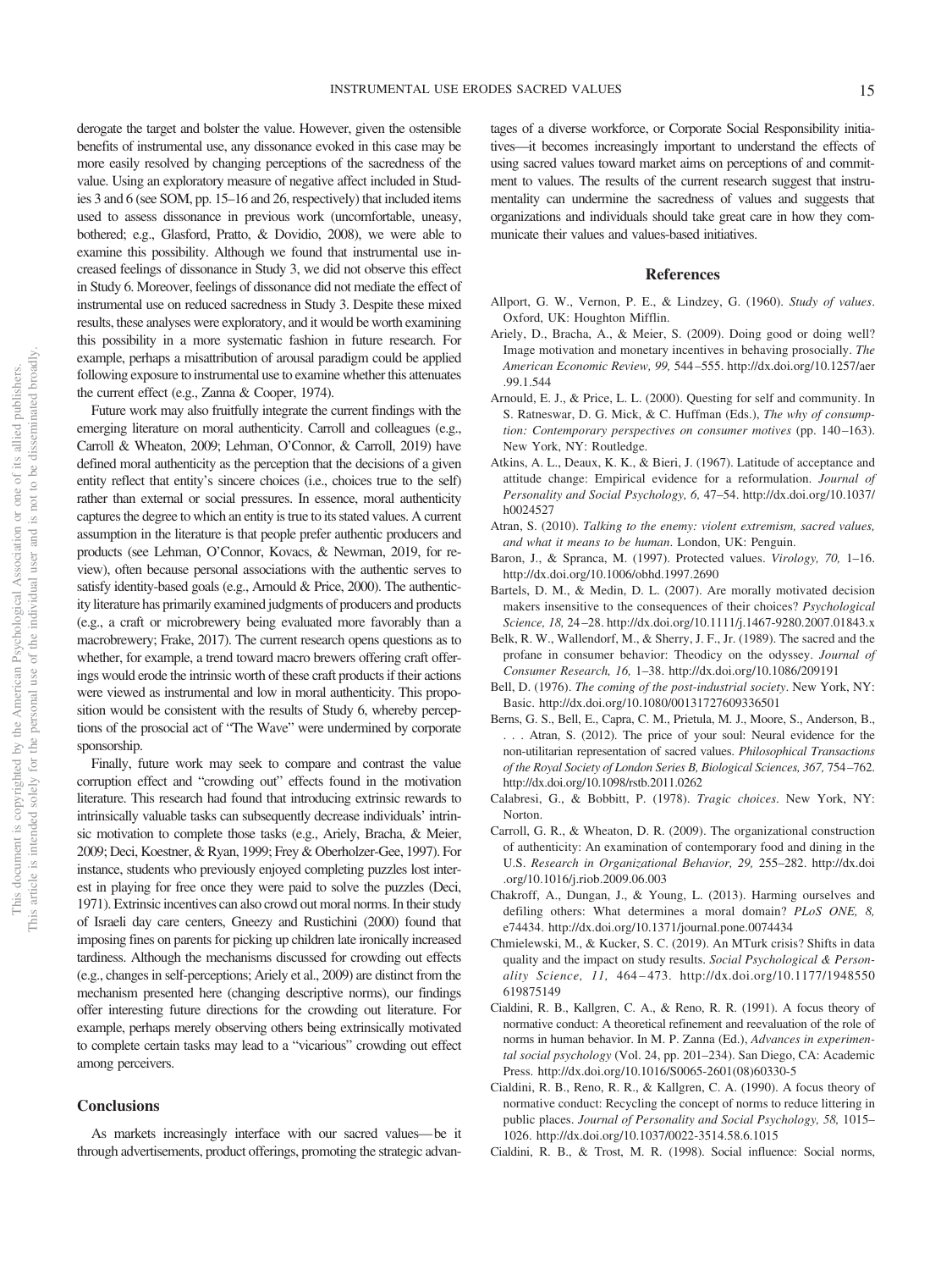conformity and compliance. In D. T. Gilbert, S. T. Fiske, & G. Lindzey (Eds.), *The handbook of social psychology* (pp. 151–192). New York, NY: McGraw-Hill.

- Clark, L. A., & Watson, D. (1995). Constructing validity: Basic issues in objective scale development. *Psychological Assessment, 7,* 309–319. http://dx.doi.org/10.1037/1040-3590.7.3.309
- Crandall, C. S., Eshleman, A., & O'Brien, L. (2002). Social norms and the expression and suppression of prejudice: The struggle for internalization. *Journal of Personality and Social Psychology, 82,* 359–378. http://dx .doi.org/10.1037/0022-3514.82.3.359
- Deci, E. L. (1971). Effects of externally mediated rewards on intrinsic motivation. *Journal of Personality and Social Psychology, 18,* 105–115. http://dx.doi.org/10.1037/h0030644
- Deci, E. L., Koestner, R., & Ryan, R. M. (1999). A meta-analytic review of experiments examining the effects of extrinsic rewards on intrinsic motivation. *Psychological Bulletin, 125,* 627–668. http://dx.doi.org/10.1037/0033- 2909.125.6.627
- Dunlap, R. E., Xiao, C., & McCright, A. M. (2001). Politics and environment in America: Partisan and ideological cleavages in public support for environmentalism. *Environmental Politics, 10,* 23–48. http://dx.doi.org/10 .1080/714000580
- Durkheim, E. (1995). *The elementary forms of religious life*. London, UK: Allen and Unwin (Original work published 1912).
- Eagly, A. H., & Telaak, K. (1972). Width of the latitude of acceptance as a determinant of attitude change. *Journal of Personality and Social Psychology, 23,* 388–397. http://dx.doi.org/10.1037/h0033161
- Fazio, R. H., Zanna, M. P., & Cooper, J. (1977). Dissonance and selfperception: An integrative view of each theory's proper domain of application. *Journal of Experimental Social Psychology, 13,* 464–479. http://dx .doi.org/10.1016/0022-1031(77)90031-2
- Feather, N. T. (1975). *Values in education and society*. New York, NY: Free Press.
- Feinberg, M., & Willer, R. (2013). The moral roots of environmental attitudes. *Psychological Science, 24,* 56–62. http://dx.doi.org/10.1177/ 0956797612449177
- Frake, J. (2017). Selling out: The inauthenticity discount in the craft beer industry. *Management Science, 63,* 3930–3943. http://dx.doi.org/10 .1287/mnsc.2016.2517
- Frey, B. S., & Oberholzer-Gee, F. (1997). The cost of price incentives: An empirical analysis of motivation crowding-out. *The American Economic Review, 87,* 746–755.
- Ginges, J., & Atran, S. (2014). Sacred values and cultural conflict. In M. J. Gelfand, C. Chiu, Y. Hong, M. J. Gelfand, C. Chiu, & Y. Hong (Eds.), *Advances in culture and psychology* (Vol. 4, pp. 273–301). New York, NY: Oxford University Press.
- Ginges, J., Atran, S., Medin, D., & Shikaki, K. (2007). Sacred bounds on rational resolution of violent political conflict. *PNAS Proceedings of the National Academy of Sciences of the United States of America, 104,* 7357– 7360. http://dx.doi.org/10.1073/pnas.0701768104
- Gino, F., Ayal, S., & Ariely, D. (2013). Self-serving altruism? The lure of unethical actions that benefit others. *Journal of Economic Behavior & Organization, 93,* 285–292. http://dx.doi.org/10.1016/j.jebo.2013.04 .005
- Glasford, D. E., Pratto, F., & Dovidio, J. F. (2008). Intragroup dissonance: Responses to ingroup violation of personal values. *Journal of Experimental Social Psychology, 44,* 1057–1064. http://dx.doi.org/10.1016/j.jesp.2007.10 .004
- Gneezy, U., & Rustichini, A. (2000). A fine is a price. *The Journal of Legal Studies, 29,* 1–18. http://dx.doi.org/10.1086/468061
- Graham, J., & Haidt, J. (2012). Sacred values and evil adversaries: A moral foundations approach. In P. Shaver & M. Mikulincer (Eds.), *The social psychology of morality: exploring the causes of good and evil* (pp. 11–31). New York, NY: APA Books.
- Graham, J., Haidt, J., & Nosek, B. A. (2009). Liberals and conservatives rely on different sets of moral foundations. *Journal of Personality and Social Psychology, 96,* 1029–1046. http://dx.doi.org/10.1037/a0015141
- Haidt, J. (2012). *The righteous mind: Why good people are divided by politics and religion*. New York, NY: Pantheon.
- Hanselmann, M., & Tanner, C. (2008). Taboos and conflicts in decision making: Sacred values, decision difficulty, and emotions. *Judgment and Decision Making, 3,* 51–63.
- Hayes, A. F. (2018). Introduction to mediation, moderation, and conditional process analysis: A regression-based approach (2nd Edition). New York, NY: Guilford Press.
- Kaplan, S. (2020). Beyond the business case for social responsibility. *Academy of Management Discoveries, 6,* 1–4. http://dx.doi.org/10.5465/ amd.2018.0220
- Kreps, T. A., & Monin, B. (2011). "Doing well by doing good"?: Ambivalent moral framing in organizations. *Research in Organizational Behavior, 31,* 99–123. http://dx.doi.org/10.1016/j.riob.2011.09.008
- Lakens, D., & Caldwell, A. R. (2019). *Simulation-based power-analysis for factorial ANOVA designs*. [preprint]. PsyArXiv.
- Lehman, D. W., O'Connor, K., & Carroll, G. R. (2019). Acting on authenticity: Individual interpretations and behavioral responses. *Review of General Psychology, 23,* 19–31. http://dx.doi.org/10.1177/1089268019829470
- Lehman, D. W., O'Connor, K., Kovács, B., & Newman, G. E. (2019). Authenticity. *The Academy of Management Annals, 13,* 1–42. http://dx.doi .org/10.5465/annals.2017.0047
- Lerner, M. J. (1980). The belief in a just world. In M. J. Lerner (Ed.), *The belief in a just world* (pp. 9–30). Boston, MA: Springer. http://dx.doi .org/10.1007/978-1-4899-0448-5\_2
- Lin-Healy, F., & Small, D. A. (2013). Nice guys finish last and guys in last are nice: The clash between doing well and doing good. *Social Psychological and Personality Science, 4,* 692–698. http://dx.doi.org/10.1177/ 1948550613476308
- Makov, T., & Newman, G. E. (2016). Economic gains stimulate negative evaluations of corporate sustainability initiatives. *Nature Climate Change, 6,* 844–846. http://dx.doi.org/10.1038/nclimate3033
- Margolis, J. D., & Walsh, J. P. (2001). *People and profits? The search for a link between a company's social and financial performance*. Mahwah, NJ: Erlbaum. http://dx.doi.org/10.4324/9781410600622
- McGraw, A. P., Schwartz, J. A., & Tetlock, P. E. (2012). From the commercial to the communal: Reframing taboo trade-offs in religious and pharmaceutical marketing. *Journal of Consumer Research, 39,* 157–173. http://dx.doi.org/10.1086/662070
- McGraw, A. P., & Tetlock, P. E. (2005). Taboo trade-offs, relational framing, and the acceptability of exchanges. *Journal of Consumer Psychology, 15,* 2–15. http://dx.doi.org/10.1207/s15327663jcp1501\_2
- Miller, D. T., & Prentice, D. A. (2016). Changing norms to change behavior. *Annual Review of Psychology, 67,* 339–361. http://dx.doi.org/ 10.1146/annurev-psych-010814-015013
- Monin, B., & Merritt, A. (2011). Moral hypocrisy, moral inconsistency, and the struggle for moral integrity. In M. Mikulincer & P. R. Shaver (Eds.), *The social psychology of morality: Exploring the causes of good and evil* (pp. 167–184). Washington, DC: American Psychological Association.
- Monteith, M. J., Deneen, N. E., & Tooman, G. D. (1996). The effect of social norm activation on the expression of opinions concerning gay men and Blacks. *Basic and Applied Social Psychology, 18,* 267–288. http:// dx.doi.org/10.1207/s15324834basp1803\_2
- Murray-Swank, N. A., Pargament, K. I., & Mahoney, A. (2005). At the crossroads of sexuality and spirituality: The sanctification of sex by college students. *International Journal for the Psychology of Religion, 15,* 199–219. http://dx.doi.org/10.1207/s15327582ijpr1503\_2
- Newman, G. E., & Cain, D. M. (2014). Tainted altruism: When doing some good is evaluated as worse than doing no good at all. *Psychological Science, 25,* 648–655. http://dx.doi.org/10.1177/0956797613504785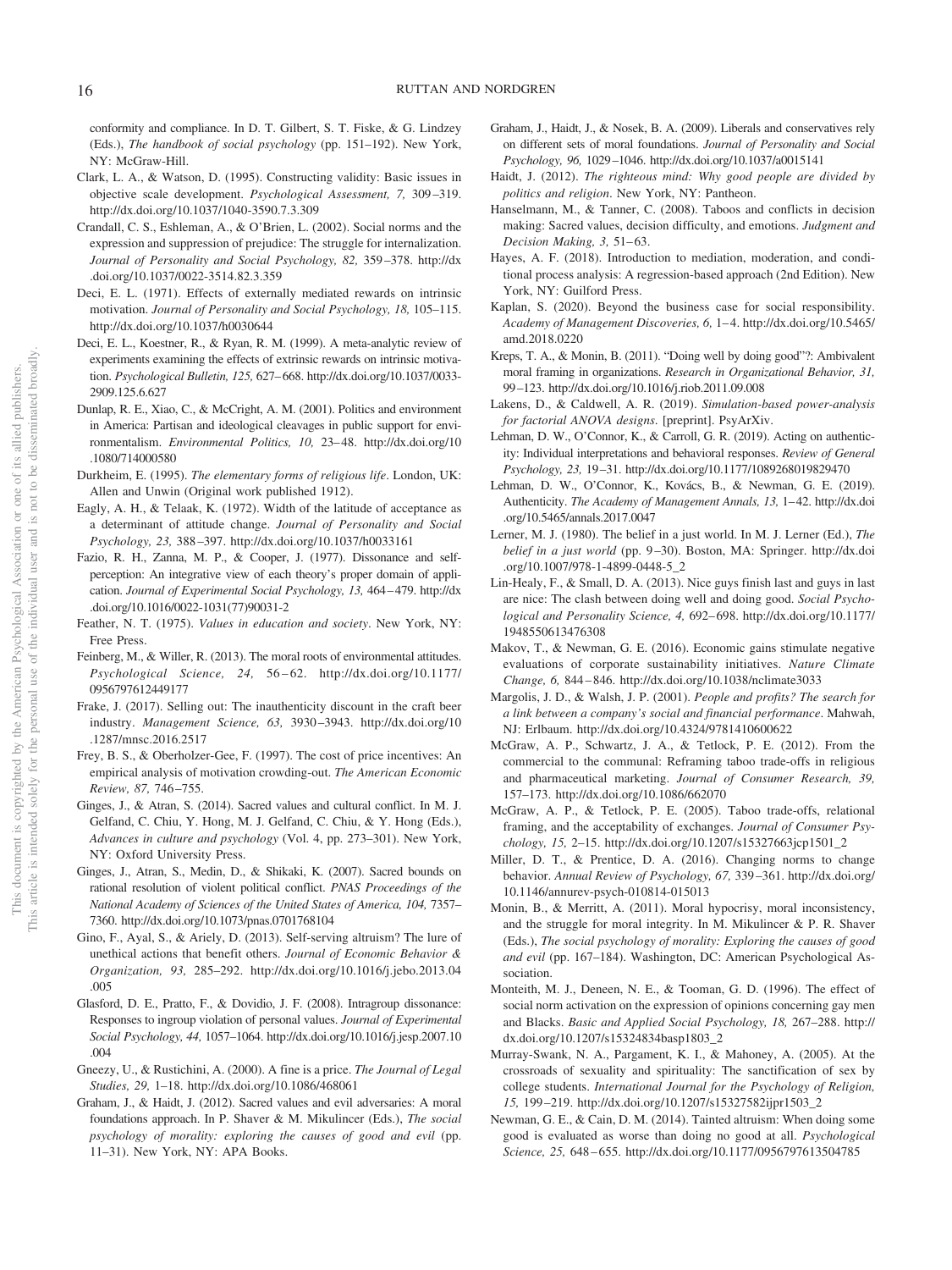- Paluck, E. L. (2009). What's in a norm? Sources and processes of norm change. *Journal of Personality and Social Psychology, 96,* 594–600. http://dx.doi.org/10.1037/a0014688
- Peterson, P. D., & Koulack, D. (1969). Attitude change as a function of latitudes of acceptance and rejection. *Journal of Personality and Social Psychology, 11,* 309–311. http://dx.doi.org/10.1037/h0027342
- Pryor, C., Perfors, A., & Howe, P. D. L. (2019). Even arbitrary norms influence moral decision-making. *Nature Human Behaviour, 3,* 57–62. http://dx.doi.org/10.1038/s41562-018-0489-y
- Ritov, I., & Baron, J. (1999). Protected values and omission bias. *Organizational Behavior and Human Decision Processes, 79,* 79–94. http:// dx.doi.org/10.1006/obhd.1999.2839
- Rokeach, M. (1968). *Beliefs, attitudes and values: A theory of organization and change*. San Francisco, CA: Jossey-Bass.
- Rokeach, M. (1973). *The nature of human values*. New York, NY: Free Press.
- Rozin, P., & Wolf, S. (2008). Attachment to land: The case of the land of Israel for American and Israeli Jews and the role of contagion. *Judgment and Decision Making, 3,* 325–334.
- Sandel, M. J. (2012). *What money can't buy: The moral limits of markets*. London, U. K.: Penguin Books.
- Schönbrodt, F. D., & Perugini, M. (2013). At what sample size do correlations stabilize? *Journal of Research in Personality, 47,* 609–612. http://dx.doi.org/10.1016/j.jrp.2013.05.009
- Schultz, P. W., Nolan, J. M., Cialdini, R. B., Goldstein, N. J., & Griskevicius, V. (2007). The constructive, destructive, and reconstructive power of social norms. *Psychological Science, 18,* 429–434. http://dx.doi.org/ 10.1111/j.1467-9280.2007.01917.x
- Schwartz, S. H. (1992). Universals in the content and structure of values: Theoretical advances and empirical tests in 20 countries. *Advances in Experimental Social Psychology, 25,* 1–65. http://dx.doi.org/10.1016/ S0065-2601(08)60281-6

Schwartz, S. H. (1997). *Values and culture*. New York, NY: Routledge.

- Scott, S. E., Inbar, Y., & Rozin, P. (2016). Evidence for absolute moral opposition to genetically modified food in the United States. *Perspectives on Psychological Science, 11,* 315–324.
- Sherif, M., Sherif, C., & Nebergall, R. (1965). *Attitude and attitude change: The social judgment-involvement approach*. Philadelphia, PA: W. B. Saunders.
- Sherman, G. D., & Clore, G. L. (2009). The color of sin: White and black are perceptual symbols of moral purity and pollution. *Psychological Science, 20,* 1019–1025. http://dx.doi.org/10.1111/j.1467-9280.2009 .02403.x
- Shweder, R. A., Much, N. C., Mahapatra, M., & Park, L. (1997). The "Big Three" of morality (autonomy, community, divinity) and the "Big Three" explanations of suffering. In A. Brandt & P. Rozin (Eds.), *Morality and health* (pp. 119–169). New York, NY: Routledge.
- Sliter, K. A., & Zickar, M. J. (2014). An IRT examination of the psychometric functioning of negatively worded personality items. *Educational and Psychological Measurement, 74,* 214–226.
- Singer, P. (2016). *Ethics in the real world: 87 brief essays on things that matter*. Princeton, NJ: Princeton University Press.
- Stangor, C., Sechrist, G. B., & Jost, J. T. (2001). Changing racial beliefs by providing consensus information. *Personality and Social Psychology Bulletin, 27,* 486–496. http://dx.doi.org/10.1177/0146167201274009
- Stikvoort, B., Lindahl, T., & Daw, T. M. (2016). Thou shalt not sell nature: How taboo trade-offs can make us act pro-environmentally, to clear our

conscience. *Ecological Economics, 129,* 252–259. http://dx.doi.org/10 .1016/j.ecolecon.2016.05.012

- Tankard, M., & Paluck, E. L. (2015). *Consequences of an institutional decision for perceived norms in support of gay marriage*. Princeton, NJ: Department of Psychology, Princeton University.
- Tanner, C., & Medin, D. L. (2004). Protected values: No omission bias and no framing effects. *Psychonomic Bulletin & Review, 11,* 185–191. http://dx.doi .org/10.3758/BF03206481
- Tanner, C., Ryf, B., & Hanselmann, M. (2007). *Construction and first validation of an instrument to assess sacred values*. Manuscript submitted for publication.
- Tetlock, P. E. (2002). Social functionalist frameworks for judgment and choice: Intuitive politicians, theologians, and prosecutors. *Psychological Review, 109,* 451–471. http://dx.doi.org/10.1037/0033-295X.109.3.451
- Tetlock, P. E. (2003). Thinking the unthinkable: Sacred values and taboo cognitions. *Trends in Cognitive Sciences, 7,* 320–324. http://dx.doi.org/10 .1016/S1364-6613(03)00135-9
- Tetlock, P. E., Kristel, O. V., Elson, S. B., Green, M. C., & Lerner, J. S. (2000). The psychology of the unthinkable: Taboo trade-offs, forbidden base rates, and heretical counterfactuals. *Journal of Personality and Social Psychology, 78,* 853–870. http://dx.doi.org/10.1037/0022-3514.78.5.853
- Tetlock, P. E., Mellers, B. A., & Scoblic, J. P. (2017). Sacred versus pseudosacred values: How people cope with taboo trade-offs. *The American Economic Review, 107,* 96–99. http://dx.doi.org/10.1257/aer.p20171110
- Twenge, J. M., & Kasser, T. (2013). Generational changes in materialism and work centrality, 1976–2007: Associations with temporal changes in societal insecurity and materialistic role modeling. *Personality and Social Psychology Bulletin, 39,* 883–897. http://dx.doi.org/10.1177/0146167213484586
- Van Lange, P. A. (1999). The pursuit of joint outcomes and equality in outcomes: An integrative model of social value orientation. *Journal of Personality and Social Psychology, 77,* 337–349. http://dx.doi.org/10.1037/ 0022-3514.77.2.337
- Verhovek, S. (2000). April 9. Earth Day goes global as it turns 30. *The New York Times,* p. 16.
- Vogel, D. J. (2005). Is there a market for virtue? The business case for corporate social responsibility. *California Management Review, 47,* 19–45.
- Wakslak, C. J., Jost, J. T., Tyler, T. R., & Chen, E. S. (2007). Moral outrage mediates the dampening effect of system justification on support for redistributive social policies. *Psychological Science, 18,* 267–274. http://dx.doi .org/10.1111/j.1467-9280.2007.01887.x
- Williamson, K. D. (2018, May 26). In the NFL, patriotism is for sale. *New York Post*. Retrieved from https://nypost.com
- Wisneski, D. C., & Skitka, L. J. (2017). Moralization through moral shock: Exploring emotional antecedents to moral conviction. *Personality and Social Psychology Bulletin, 43,* 139–150. http://dx.doi.org/10.1177/ 0146167216676479
- Zanna, M. P., & Cooper, J. (1974). Dissonance and the pill: An attribution approach to studying the arousal properties of dissonance. *Journal of Personality and Social Psychology, 29,* 703–709. http://dx.doi.org/10.1037/ h0036651
- Zelizer, V. A. (1978). Human values and the market: The case of life insurance and death in 19th-century America. *American Journal of Sociology, 84,* 591–610. http://dx.doi.org/10.1086/226828
- Zelizer, V. A. (2005). *The Purchase of Intimacy*. Princeton, NJ: Princeton University Press.

(*Appendix follows*)